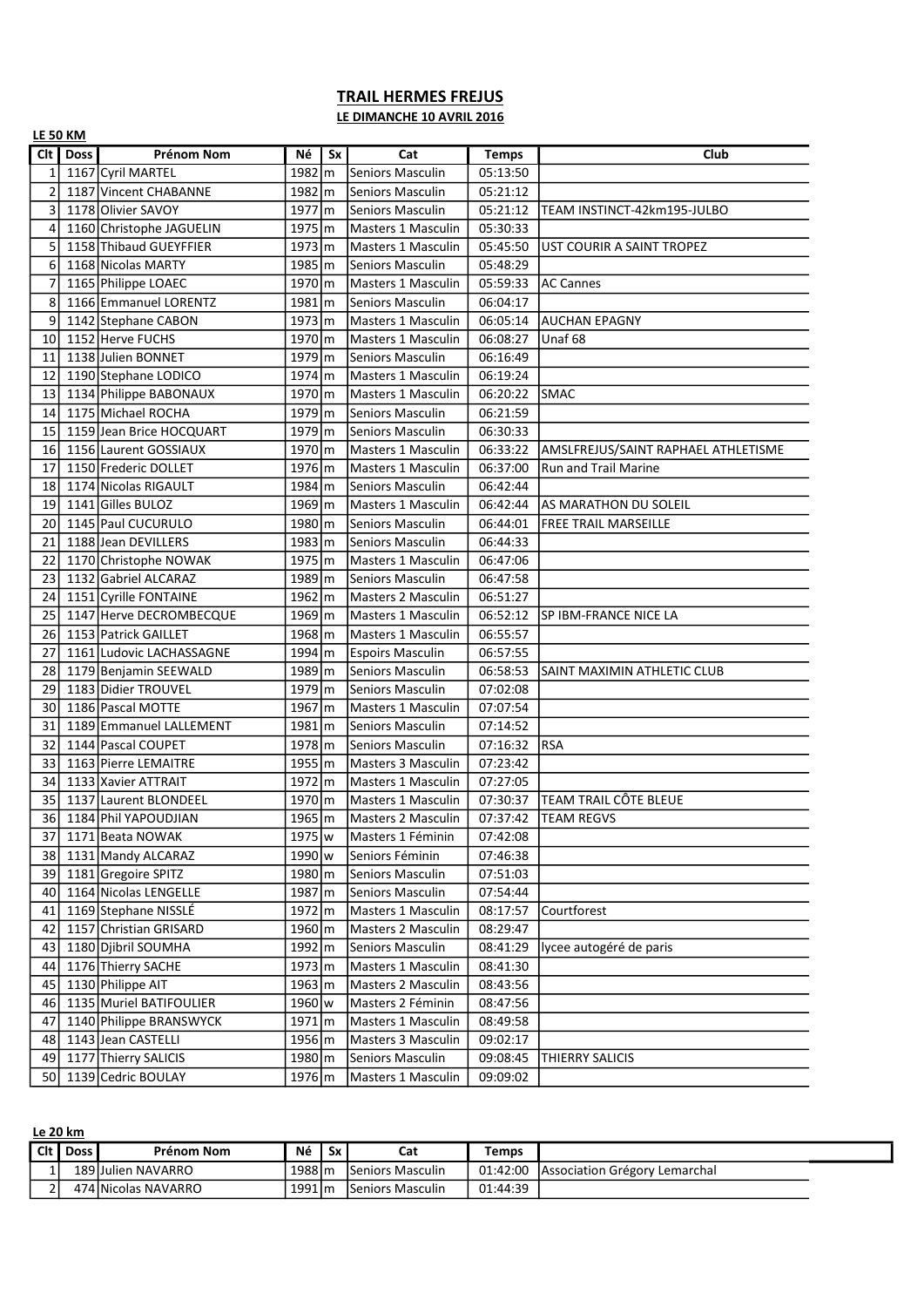| Clt             | <b>Doss</b> | Prénom Nom                   | Né                   | Sx | Cat                       | <b>Temps</b> | Club                         |
|-----------------|-------------|------------------------------|----------------------|----|---------------------------|--------------|------------------------------|
| 3               |             | 253 Xavier DIRAND            | $1965 \, \rm{km}$    |    | Masters 2 Masculin        | 01:44:41     |                              |
| 4               |             | 1228 Cyrille JANVIER         | $1981$ m             |    | <b>Seniors Masculin</b>   | 01:48:29     |                              |
| 5               |             | 245 David VINCENTELLI        | $1983 \, \mathrm{m}$ |    | <b>Seniors Masculin</b>   | 01:48:53     | <b>SCO SAINTE MARGUERITE</b> |
| 6               |             | 106 Frederic GAETHOFS        | $1978$ $\rm{m}$      |    | <b>Seniors Masculin</b>   | 01:50:10     |                              |
| 7               |             | 1225 Wilfried DUBOIS         | $1972 \, \mathrm{m}$ |    | Masters 1 Masculin        | 01:51:40     |                              |
|                 |             |                              |                      |    |                           |              |                              |
| 8               |             | 115 Fabrice GHESQUIERE       | $1974 \, \rm{m}$     |    | <b>Masters 1 Masculin</b> | 01:51:52     | Association Solid'R          |
| 9               |             | 151 Raoul LAVAUT             | 1982 m               |    | Seniors Masculin          | 01:53:43     |                              |
| 10              |             | 128 Pierre GUIVARCH          | 1986 m               |    | <b>Seniors Masculin</b>   | 01:54:00     |                              |
| 11              |             | 476 Antoine FLAMENT          | $1985 \, \mathrm{m}$ |    | Seniors Masculin          | 01:56:55     |                              |
| 12              |             | 453 David CONDAMIN           | 1975 m               |    | <b>Masters 1 Masculin</b> | 01:57:10     |                              |
| 13              |             | 13 Clement BADER             | 1985 m               |    | Seniors Masculin          | 01:57:22     |                              |
| 14              |             | 67 David COUTAREL            | 1973 m               |    | <b>Masters 1 Masculin</b> | 01:58:00     | SAINTE MAXIME                |
| 15              |             | 63 Arnaud CONTET             | 1977 m               |    | <b>Seniors Masculin</b>   | 01:58:39     |                              |
| 16              |             | 243 Nicolas VANDAMME         | $1977$ $\rm{m}$      |    | Seniors Masculin          | 02:00:03     | PACARAID                     |
| 17              |             | 21 Jean Paul BATTESTI        | 1973 m               |    | Masters 1 Masculin        | 02:02:29     | trail and run                |
| 18              |             | 85 Eddy DUMONT               | 1972 m               |    | <b>Masters 1 Masculin</b> | 02:03:24     | <b>ABMA</b>                  |
| 19              |             | 59 Thierry CHARLES           | $1972 \mathrm{Im}$   |    | <b>Masters 1 Masculin</b> | 02:03:49     | <b>RUNNING CONSEIL/TCO</b>   |
| 20              |             | 89 Sabine EHRSTRÖM           | 1988 w               |    | Seniors Féminin           | 02:04:16     | X-Bionic                     |
| 21              |             | 214 Alexandre ROBLES Y PERES | 1993 m               |    | <b>Seniors Masculin</b>   | 02:04:17     | ajs la garde                 |
| 22              |             | 139 Sebastien JONCA          | 1976 m               |    | Masters 1 Masculin        | 02:04:21     |                              |
| 23              |             | 99 Sebastien FLORES          | 1983 m               |    | <b>Seniors Masculin</b>   | 02:04:36     | <b>SMAC</b>                  |
| 24              |             | 104 Guillaume FRANCKE        | $1997 \, \mathrm{m}$ |    | Juniors Masculin          | 02:04:39     | Sangliers du Malmont         |
| 25              |             | 255 Benjamin TOURDOT         | 1986 m               |    | <b>Seniors Masculin</b>   | 02:04:53     |                              |
| 26              |             | 78 Sebastien DEMENGE         | 1978 m               |    | <b>Seniors Masculin</b>   | 02:05:22     | mnac                         |
| 27              |             | 218 Yan SACHOT               | $1977$ $\rm{m}$      |    | Seniors Masculin          | 02:05:22     | AVAG                         |
| 28              |             |                              |                      |    |                           |              |                              |
|                 |             | 491 Olivier LESNY            | 1973 m               |    | Masters 1 Masculin        | 02:05:25     |                              |
| 29              |             | 190 Lucien NEANT             | 1995 m               |    | <b>Espoirs Masculin</b>   | 02:05:48     | <b>YTRAC CLUB NATURE</b>     |
| 30              |             | 46 Gerald BURLES             | $1977$ $\rm{m}$      |    | Seniors Masculin          | 02:07:06     | <b>SPEEDY CLUB PROVENCE</b>  |
| 31              |             | 466 Thierry CHATRON          | $1970 \, \mathrm{m}$ |    | Masters 1 Masculin        | 02:08:14     |                              |
| 32              |             | 186 Valentin MOREAU          | 1994 m               |    | <b>Espoirs Masculin</b>   | 02:10:37     |                              |
| 33              |             | 1214 Lionel BOISSIEUX        | $1973 \, \mathrm{m}$ |    | <b>Masters 1 Masculin</b> | 02:11:45     |                              |
| 34              |             | 1215 Isabelle BOISSIEUX      | $1973$ w             |    | Masters 1 Féminin         | 02:12:15     |                              |
| 35              |             | 107 Frederic GALL            | 1988 m               |    | <b>Seniors Masculin</b>   | 02:13:11     | <b>SANARY CAP GARONNE</b>    |
| 36              |             | 238 Sylvain THIRY            | 1982 m               |    | <b>Seniors Masculin</b>   | 02:14:06     |                              |
| 37              |             | 180 Fabrice MEO              | $1973 \, \text{m}$   |    | Masters 1 Masculin        | 02:14:26     |                              |
| 38              |             | 168 Clement MALATERRE        | 1985 m               |    | Seniors Masculin          | 02:14:42     | <b>AMSL</b> Frejus           |
| $\overline{39}$ |             | 477 Carole GUERIN            | 1973   w             |    | Masters 1 Féminin         | 02:14:43     |                              |
| 40              |             | 182   Pascal MEUNE           | 1969 m               |    | Masters 1 Masculin        | 02:15:17     | INICE TRIATHLON CLUB         |
| 41              |             | 48 Bastien CANAS             | 1980 m               |    | Seniors Masculin          | 02:15:29     |                              |
| 42              |             | 239 Eric TREMEREL            | 1980 m               |    | Seniors Masculin          | 02:15:42     | <b>ABMA</b>                  |
| 43              |             | 58 Pascal CELESTIN           | 1971 m               |    | Masters 1 Masculin        | 02:15:52     | <b>GSEM</b> nice Athletisme  |
| 44              |             | 488 Claude GOUDEAU           | 1982 m               |    | Seniors Masculin          | 02:16:08     |                              |
| 45              | 177         | Romain MAUREL                | 1995 m               |    | <b>Espoirs Masculin</b>   | 02:16:25     |                              |
| 46              |             | 37 Remi BOLORINOS            | 1990 m               |    | Seniors Masculin          | 02:16:26     | <b>SMUC</b>                  |
| 47              |             | 61 Melissa CIBELLY           | 1988 w               |    | Seniors Féminin           | 02:16:35     | Les Va Nu Pieds              |
| 48              |             | 207 Paul RAIMBAULT           | 1992 m               |    | Seniors Masculin          | 02:16:46     |                              |
| 49              |             | 175 Sebastien MATHIS         | $1974 \, \rm{m}$     |    | Masters 1 Masculin        | 02:17:03     | trail and run                |
| 50              |             | 464 Christian PERRIN         |                      |    | Seniors Masculin          |              |                              |
|                 |             |                              | 1978 m               |    |                           | 02:17:04     |                              |
| 51              |             | 472 Flavien BVON             | 1980 m               |    | Seniors Masculin          | 02:17:21     |                              |
| 52              |             | 468 Alain GINESTE            | 1985 m               |    | Seniors Masculin          | 02:18:20     |                              |
| 53              |             | 235 Christian TETE           | 1958 m               |    | Masters 2 Masculin        | 02:18:56     |                              |
| 54              |             | 135 Sebastien HUET           | 1972 m               |    | Masters 1 Masculin        | 02:18:56     | ESCADRON ESTEREL             |
| 55              |             | 259 Fathia HENICHERI         | 1977 w               |    | Seniors Féminin           | 02:19:14     |                              |
| 56              |             | 3 Olivier AGUILAR            | $1965 \, \rm{m}$     |    | Masters 2 Masculin        | 02:20:10     | <b>CAP GARONNE</b>           |
| 57              |             | 498 Jean Marc SPINOSA        | $1969 \, \rm{m}$     |    | Masters 1 Masculin        | 02:20:42     | ep manosque                  |
| 58              |             | 137 Patrick JAUSSAUD         | $1971 \, \mathrm{m}$ |    | Masters 1 Masculin        | 02:20:55     | athlétisme six fours         |
| 59              |             | 166 Maurice MACCARI          | 1955 m               |    | <b>Masters 3 Masculin</b> | 02:21:07     |                              |
| 60              |             | 434 Nicolas PIANTON          | 1989 m               |    | Seniors Masculin          | 02:21:21     |                              |
| 61              |             | 445 Sophie DARDOUILLET       | 1987 w               |    | Seniors Féminin           | 02:21:39     |                              |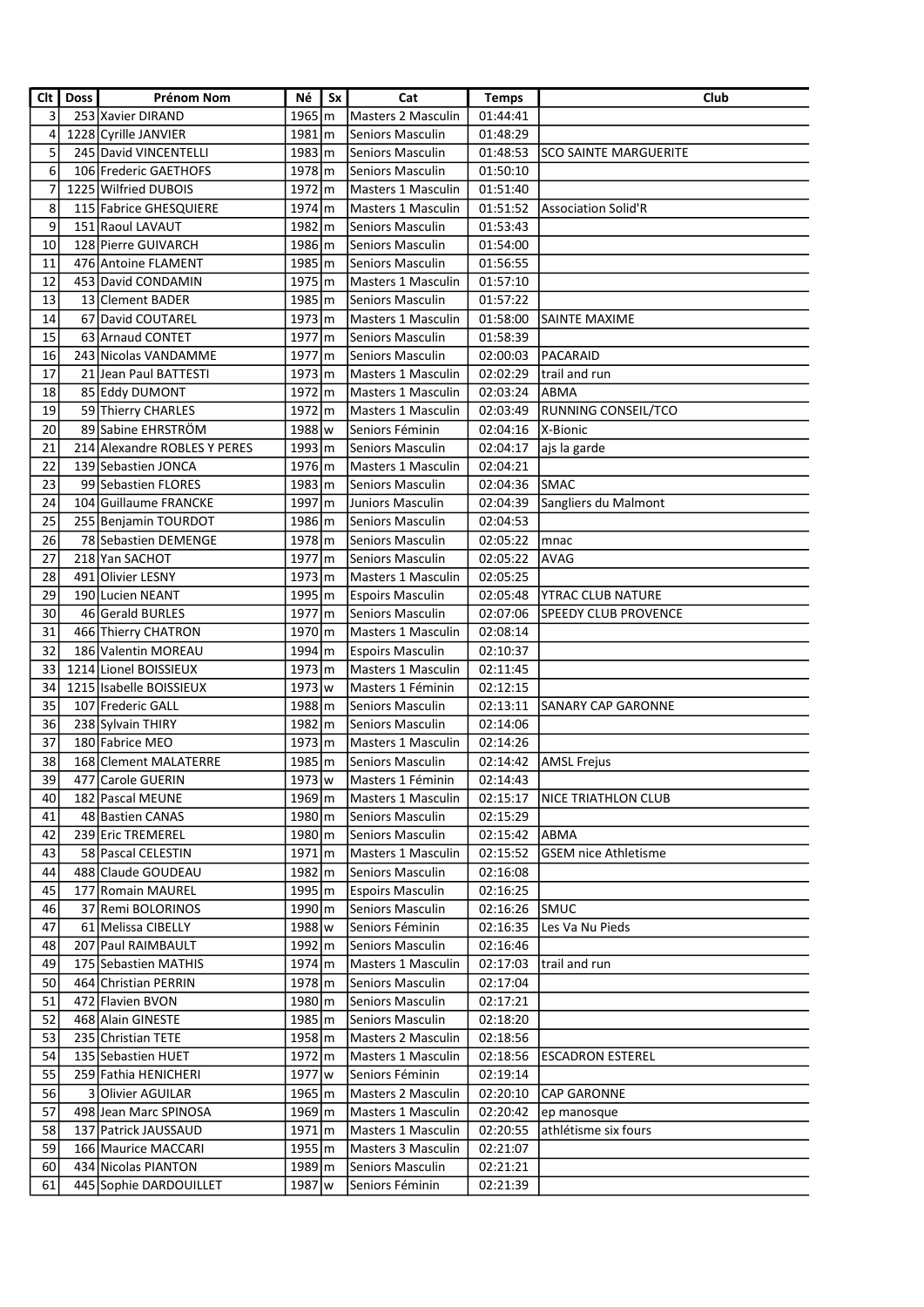| 62<br>Seniors Masculin<br>26 Benjamin BENOIST<br>1982 m<br>02:21:42<br><b>AMSLF</b><br>63<br>254 Pierre CARLON<br>$1963 \, \rm{km}$<br>02:21:46<br><b>Masters 2 Masculin</b><br>64<br>258 Fabien LACOTE<br>1975 m<br>Masters 1 Masculin<br>02:22:20<br>65<br>1229 Richard SPINOZA<br>1970 m<br><b>Masters 1 Masculin</b><br>02:22:47<br>66<br>64 Adrien COTTA<br>1985 m<br>Seniors Masculin<br>02:22:57<br>67<br>73 Sebastien DAUPHIN<br>1977 m<br>Seniors Masculin<br>02:23:34<br>Toulon sport nature<br>68<br>76 Eric DELANGUE<br>$1965 \, \rm{m}$<br>02:24:15<br>A3TOURS<br>Masters 2 Masculin<br>69<br>162 Guillaume LIBERT<br>1978 m<br>Seniors Masculin<br>02:24:39<br>70<br>170 Pierre MARCOT<br>1979 m<br>Seniors Masculin<br>02:24:41<br>71<br>1230 Stephane LACAZE<br>$1971 \, m$<br>Masters 1 Masculin<br>02:24:48<br>72<br>$1954 \, \mathrm{m}$<br>6 Bruno ARQUIER<br>Masters 3 Masculin<br>02:25:16<br><b>SPEEDY CLUB PROVENCE</b><br>73<br>120 Magalie GODARD<br>1981 w<br>Seniors Féminin<br>02:25:36<br>74<br>105 Nicolas GAYRARD<br>1980 m<br><b>Seniors Masculin</b><br>02:25:43<br>75<br>181 Jean-Pierre MERLIN<br>1960 m<br>02:25:48<br>Masters 2 Masculin<br> SANARY CAP GARONNE<br>76<br>1974 w<br>87 Claire DURAND<br>Masters 1 Féminin<br>02:25:52<br>77<br>1952 m<br>122 Michel GRILLO<br>02:25:53<br>Masters 3 Masculin<br>78<br>$1969$ m<br>147 Remy LABRUDE<br>Masters 1 Masculin<br>02:27:51<br>79<br>133 Cedric HERZ<br>1980 m<br>Seniors Masculin<br>02:27:54<br>80<br>79 Paul DHORNE<br>1976 m<br>02:29:24<br>Masters 1 Masculin<br>81<br>496 Natacha SHAW<br>1986 w<br>Seniors Féminin<br>02:29:32<br>82<br>146 Isabelle KUJAWSKI<br>1980 w<br>Seniors Féminin<br>02:30:03<br>83<br>1976 m<br>02:30:23<br>471 Antony NAVARRO<br>Masters 1 Masculin<br>84<br>127 Gilles GUILLEMIN<br>$1970 \, \mathrm{m}$<br>Masters 1 Masculin<br>02:30:34<br>85<br>240 Ludovic VALENTIN<br>$1981$ m<br><b>Seniors Masculin</b><br>02:30:49<br>86<br>1963 m<br><b>MNAC</b><br>208 Francois RAIMBAULT<br>Masters 2 Masculin<br>02:30:52<br>87<br>1970 m<br>442 Laurent LEMAITRE<br>Masters 1 Masculin<br>02:31:19<br>88<br>465 Mickael GASC<br>$1983 \, \mathrm{m}$<br>Seniors Masculin<br>02:31:28<br>89<br>256 Xavier GARDIEN<br>1970 m<br>Masters 1 Masculin<br>02:31:38<br>90<br>1973   w<br>75 Caroline DE SEROUX<br>Masters 1 Féminin<br>02:32:10<br><b>TEAM DECATHLON</b><br>91<br>113 Pierre GAYETANO<br>1970 m<br>02:32:15<br>Masters 1 Masculin<br>92<br>194 Loic NOLLET<br>1974 m<br>02:32:42<br>Masters 1 Masculin<br>93<br>463 Christophe CRAVEA<br>1978 m<br>Seniors Masculin<br>02:32:49<br>94<br>117 Eleonore GINDRE<br>1991 w<br>Seniors Féminin<br>02:33:49<br>AMSL FREJUS / OXUBII<br>95<br>1987 w<br>Seniors Féminin<br>02:33:49<br>19 Audrey BASSAC<br>96<br>446 Sophie CAMONGE<br>1971 w<br>Masters 1 Féminin<br>02:33:51<br>97<br>8 Perrine AUGER<br>1982 w<br>Seniors Féminin<br>02:33:51<br>98<br>149 Fabien LAMY<br>$1977 \, \text{m}$<br>Seniors Masculin<br>02:33:59<br>99<br>50 Mathieu CARDACCIA<br>1990 m<br>Seniors Masculin<br>02:34:02<br>Spiridon cote d'azur<br>100<br>86 Laurent DUNAIME<br>1972 m<br>Masters 1 Masculin<br>02:34:27<br>Vitrolles Triathlon<br>101<br>84 Olivier DUMENIL<br>1975 m<br>Masters 1 Masculin<br>02:34:32<br>102<br>124 Olivier GROUX<br>1974 m<br>Masters 1 Masculin<br>02:34:57<br>103<br>163 Arnaud LIVET<br>$1963 \, \rm{km}$<br>Masters 2 Masculin<br>02:35:00<br>104<br>480 Ludovic TATINCLAUX<br>1973 m<br>02:35:34<br>Masters 1 Masculin<br>105<br>167 David MACREZ<br>1975 m<br>Masters 1 Masculin<br>02:35:46<br>106<br>88 Eric DURINI<br>1973 m<br>Masters 1 Masculin<br>02:35:52<br>107<br>185 Matthieu MONSTERLET<br>1986 m<br>Seniors Masculin<br>02:36:07<br>108<br>1221 Andre SIMEONI<br>1968 m<br>Masters 1 Masculin<br>02:36:10<br>109<br>202 Benjamin PERRIER<br>1976 m<br>Masters 1 Masculin<br>02:36:10<br>110<br>18 Thomas BARTHOLE<br>1988 m<br>Seniors Masculin<br>02:36:13<br>111<br>158 Lionel LETT<br>1988 m<br>Seniors Masculin<br>02:36:51<br>112<br>25 Losamo BENANO-MELLY<br>Masters 1 Masculin<br>02:37:31<br>1971 m<br>113<br>157 Titouan LESTRADE<br>$1993 \, \text{m}$<br>Seniors Masculin<br>02:37:34<br>114<br>Seniors Masculin<br>152 Sebastien LE BARS<br>1979 m<br>02:37:58<br>115<br>257   Paul SWEENIE<br>1968 m<br>Masters 1 Masculin<br>02:38:00<br>452 Christophe QUERUEL<br>116<br>1970 m<br>Masters 1 Masculin<br>02:38:02<br>117<br>9 Benoit AUGIER<br>1978 m<br>Seniors Masculin<br>02:38:27<br>courir pays de Grasse<br>118<br>126 Emmanuel GUILLEMET<br>02:38:30<br>1972 m<br>Masters 1 Masculin<br>UST courir à saint Tropez<br>119<br>451 Claude AVIART<br>02:38:31<br>1967 m<br>Masters 1 Masculin<br>120<br>233 Alexandre TAUGAIN<br>1988 m<br>Seniors Masculin<br>02:38:32<br><b>TEAM DECATHLON</b> | Clt I | Doss | <b>Prénom Nom</b> | Νé | Sx | Cat | <b>Temps</b> | Club |
|---------------------------------------------------------------------------------------------------------------------------------------------------------------------------------------------------------------------------------------------------------------------------------------------------------------------------------------------------------------------------------------------------------------------------------------------------------------------------------------------------------------------------------------------------------------------------------------------------------------------------------------------------------------------------------------------------------------------------------------------------------------------------------------------------------------------------------------------------------------------------------------------------------------------------------------------------------------------------------------------------------------------------------------------------------------------------------------------------------------------------------------------------------------------------------------------------------------------------------------------------------------------------------------------------------------------------------------------------------------------------------------------------------------------------------------------------------------------------------------------------------------------------------------------------------------------------------------------------------------------------------------------------------------------------------------------------------------------------------------------------------------------------------------------------------------------------------------------------------------------------------------------------------------------------------------------------------------------------------------------------------------------------------------------------------------------------------------------------------------------------------------------------------------------------------------------------------------------------------------------------------------------------------------------------------------------------------------------------------------------------------------------------------------------------------------------------------------------------------------------------------------------------------------------------------------------------------------------------------------------------------------------------------------------------------------------------------------------------------------------------------------------------------------------------------------------------------------------------------------------------------------------------------------------------------------------------------------------------------------------------------------------------------------------------------------------------------------------------------------------------------------------------------------------------------------------------------------------------------------------------------------------------------------------------------------------------------------------------------------------------------------------------------------------------------------------------------------------------------------------------------------------------------------------------------------------------------------------------------------------------------------------------------------------------------------------------------------------------------------------------------------------------------------------------------------------------------------------------------------------------------------------------------------------------------------------------------------------------------------------------------------------------------------------------------------------------------------------------------------------------------------------------------------------------------------------------------------------------------------------------------------------------------------------------------------------------------------------------------------------------------------------------------------------------------------------------------------------------------------------------------------------------------------------------------------------------------------------------------------------------------------------------------------------------------------------------------------------------------------------------------------------------------------------------------------------------------------------|-------|------|-------------------|----|----|-----|--------------|------|
|                                                                                                                                                                                                                                                                                                                                                                                                                                                                                                                                                                                                                                                                                                                                                                                                                                                                                                                                                                                                                                                                                                                                                                                                                                                                                                                                                                                                                                                                                                                                                                                                                                                                                                                                                                                                                                                                                                                                                                                                                                                                                                                                                                                                                                                                                                                                                                                                                                                                                                                                                                                                                                                                                                                                                                                                                                                                                                                                                                                                                                                                                                                                                                                                                                                                                                                                                                                                                                                                                                                                                                                                                                                                                                                                                                                                                                                                                                                                                                                                                                                                                                                                                                                                                                                                                                                                                                                                                                                                                                                                                                                                                                                                                                                                                                                                                                             |       |      |                   |    |    |     |              |      |
|                                                                                                                                                                                                                                                                                                                                                                                                                                                                                                                                                                                                                                                                                                                                                                                                                                                                                                                                                                                                                                                                                                                                                                                                                                                                                                                                                                                                                                                                                                                                                                                                                                                                                                                                                                                                                                                                                                                                                                                                                                                                                                                                                                                                                                                                                                                                                                                                                                                                                                                                                                                                                                                                                                                                                                                                                                                                                                                                                                                                                                                                                                                                                                                                                                                                                                                                                                                                                                                                                                                                                                                                                                                                                                                                                                                                                                                                                                                                                                                                                                                                                                                                                                                                                                                                                                                                                                                                                                                                                                                                                                                                                                                                                                                                                                                                                                             |       |      |                   |    |    |     |              |      |
|                                                                                                                                                                                                                                                                                                                                                                                                                                                                                                                                                                                                                                                                                                                                                                                                                                                                                                                                                                                                                                                                                                                                                                                                                                                                                                                                                                                                                                                                                                                                                                                                                                                                                                                                                                                                                                                                                                                                                                                                                                                                                                                                                                                                                                                                                                                                                                                                                                                                                                                                                                                                                                                                                                                                                                                                                                                                                                                                                                                                                                                                                                                                                                                                                                                                                                                                                                                                                                                                                                                                                                                                                                                                                                                                                                                                                                                                                                                                                                                                                                                                                                                                                                                                                                                                                                                                                                                                                                                                                                                                                                                                                                                                                                                                                                                                                                             |       |      |                   |    |    |     |              |      |
|                                                                                                                                                                                                                                                                                                                                                                                                                                                                                                                                                                                                                                                                                                                                                                                                                                                                                                                                                                                                                                                                                                                                                                                                                                                                                                                                                                                                                                                                                                                                                                                                                                                                                                                                                                                                                                                                                                                                                                                                                                                                                                                                                                                                                                                                                                                                                                                                                                                                                                                                                                                                                                                                                                                                                                                                                                                                                                                                                                                                                                                                                                                                                                                                                                                                                                                                                                                                                                                                                                                                                                                                                                                                                                                                                                                                                                                                                                                                                                                                                                                                                                                                                                                                                                                                                                                                                                                                                                                                                                                                                                                                                                                                                                                                                                                                                                             |       |      |                   |    |    |     |              |      |
|                                                                                                                                                                                                                                                                                                                                                                                                                                                                                                                                                                                                                                                                                                                                                                                                                                                                                                                                                                                                                                                                                                                                                                                                                                                                                                                                                                                                                                                                                                                                                                                                                                                                                                                                                                                                                                                                                                                                                                                                                                                                                                                                                                                                                                                                                                                                                                                                                                                                                                                                                                                                                                                                                                                                                                                                                                                                                                                                                                                                                                                                                                                                                                                                                                                                                                                                                                                                                                                                                                                                                                                                                                                                                                                                                                                                                                                                                                                                                                                                                                                                                                                                                                                                                                                                                                                                                                                                                                                                                                                                                                                                                                                                                                                                                                                                                                             |       |      |                   |    |    |     |              |      |
|                                                                                                                                                                                                                                                                                                                                                                                                                                                                                                                                                                                                                                                                                                                                                                                                                                                                                                                                                                                                                                                                                                                                                                                                                                                                                                                                                                                                                                                                                                                                                                                                                                                                                                                                                                                                                                                                                                                                                                                                                                                                                                                                                                                                                                                                                                                                                                                                                                                                                                                                                                                                                                                                                                                                                                                                                                                                                                                                                                                                                                                                                                                                                                                                                                                                                                                                                                                                                                                                                                                                                                                                                                                                                                                                                                                                                                                                                                                                                                                                                                                                                                                                                                                                                                                                                                                                                                                                                                                                                                                                                                                                                                                                                                                                                                                                                                             |       |      |                   |    |    |     |              |      |
|                                                                                                                                                                                                                                                                                                                                                                                                                                                                                                                                                                                                                                                                                                                                                                                                                                                                                                                                                                                                                                                                                                                                                                                                                                                                                                                                                                                                                                                                                                                                                                                                                                                                                                                                                                                                                                                                                                                                                                                                                                                                                                                                                                                                                                                                                                                                                                                                                                                                                                                                                                                                                                                                                                                                                                                                                                                                                                                                                                                                                                                                                                                                                                                                                                                                                                                                                                                                                                                                                                                                                                                                                                                                                                                                                                                                                                                                                                                                                                                                                                                                                                                                                                                                                                                                                                                                                                                                                                                                                                                                                                                                                                                                                                                                                                                                                                             |       |      |                   |    |    |     |              |      |
|                                                                                                                                                                                                                                                                                                                                                                                                                                                                                                                                                                                                                                                                                                                                                                                                                                                                                                                                                                                                                                                                                                                                                                                                                                                                                                                                                                                                                                                                                                                                                                                                                                                                                                                                                                                                                                                                                                                                                                                                                                                                                                                                                                                                                                                                                                                                                                                                                                                                                                                                                                                                                                                                                                                                                                                                                                                                                                                                                                                                                                                                                                                                                                                                                                                                                                                                                                                                                                                                                                                                                                                                                                                                                                                                                                                                                                                                                                                                                                                                                                                                                                                                                                                                                                                                                                                                                                                                                                                                                                                                                                                                                                                                                                                                                                                                                                             |       |      |                   |    |    |     |              |      |
|                                                                                                                                                                                                                                                                                                                                                                                                                                                                                                                                                                                                                                                                                                                                                                                                                                                                                                                                                                                                                                                                                                                                                                                                                                                                                                                                                                                                                                                                                                                                                                                                                                                                                                                                                                                                                                                                                                                                                                                                                                                                                                                                                                                                                                                                                                                                                                                                                                                                                                                                                                                                                                                                                                                                                                                                                                                                                                                                                                                                                                                                                                                                                                                                                                                                                                                                                                                                                                                                                                                                                                                                                                                                                                                                                                                                                                                                                                                                                                                                                                                                                                                                                                                                                                                                                                                                                                                                                                                                                                                                                                                                                                                                                                                                                                                                                                             |       |      |                   |    |    |     |              |      |
|                                                                                                                                                                                                                                                                                                                                                                                                                                                                                                                                                                                                                                                                                                                                                                                                                                                                                                                                                                                                                                                                                                                                                                                                                                                                                                                                                                                                                                                                                                                                                                                                                                                                                                                                                                                                                                                                                                                                                                                                                                                                                                                                                                                                                                                                                                                                                                                                                                                                                                                                                                                                                                                                                                                                                                                                                                                                                                                                                                                                                                                                                                                                                                                                                                                                                                                                                                                                                                                                                                                                                                                                                                                                                                                                                                                                                                                                                                                                                                                                                                                                                                                                                                                                                                                                                                                                                                                                                                                                                                                                                                                                                                                                                                                                                                                                                                             |       |      |                   |    |    |     |              |      |
|                                                                                                                                                                                                                                                                                                                                                                                                                                                                                                                                                                                                                                                                                                                                                                                                                                                                                                                                                                                                                                                                                                                                                                                                                                                                                                                                                                                                                                                                                                                                                                                                                                                                                                                                                                                                                                                                                                                                                                                                                                                                                                                                                                                                                                                                                                                                                                                                                                                                                                                                                                                                                                                                                                                                                                                                                                                                                                                                                                                                                                                                                                                                                                                                                                                                                                                                                                                                                                                                                                                                                                                                                                                                                                                                                                                                                                                                                                                                                                                                                                                                                                                                                                                                                                                                                                                                                                                                                                                                                                                                                                                                                                                                                                                                                                                                                                             |       |      |                   |    |    |     |              |      |
|                                                                                                                                                                                                                                                                                                                                                                                                                                                                                                                                                                                                                                                                                                                                                                                                                                                                                                                                                                                                                                                                                                                                                                                                                                                                                                                                                                                                                                                                                                                                                                                                                                                                                                                                                                                                                                                                                                                                                                                                                                                                                                                                                                                                                                                                                                                                                                                                                                                                                                                                                                                                                                                                                                                                                                                                                                                                                                                                                                                                                                                                                                                                                                                                                                                                                                                                                                                                                                                                                                                                                                                                                                                                                                                                                                                                                                                                                                                                                                                                                                                                                                                                                                                                                                                                                                                                                                                                                                                                                                                                                                                                                                                                                                                                                                                                                                             |       |      |                   |    |    |     |              |      |
|                                                                                                                                                                                                                                                                                                                                                                                                                                                                                                                                                                                                                                                                                                                                                                                                                                                                                                                                                                                                                                                                                                                                                                                                                                                                                                                                                                                                                                                                                                                                                                                                                                                                                                                                                                                                                                                                                                                                                                                                                                                                                                                                                                                                                                                                                                                                                                                                                                                                                                                                                                                                                                                                                                                                                                                                                                                                                                                                                                                                                                                                                                                                                                                                                                                                                                                                                                                                                                                                                                                                                                                                                                                                                                                                                                                                                                                                                                                                                                                                                                                                                                                                                                                                                                                                                                                                                                                                                                                                                                                                                                                                                                                                                                                                                                                                                                             |       |      |                   |    |    |     |              |      |
|                                                                                                                                                                                                                                                                                                                                                                                                                                                                                                                                                                                                                                                                                                                                                                                                                                                                                                                                                                                                                                                                                                                                                                                                                                                                                                                                                                                                                                                                                                                                                                                                                                                                                                                                                                                                                                                                                                                                                                                                                                                                                                                                                                                                                                                                                                                                                                                                                                                                                                                                                                                                                                                                                                                                                                                                                                                                                                                                                                                                                                                                                                                                                                                                                                                                                                                                                                                                                                                                                                                                                                                                                                                                                                                                                                                                                                                                                                                                                                                                                                                                                                                                                                                                                                                                                                                                                                                                                                                                                                                                                                                                                                                                                                                                                                                                                                             |       |      |                   |    |    |     |              |      |
|                                                                                                                                                                                                                                                                                                                                                                                                                                                                                                                                                                                                                                                                                                                                                                                                                                                                                                                                                                                                                                                                                                                                                                                                                                                                                                                                                                                                                                                                                                                                                                                                                                                                                                                                                                                                                                                                                                                                                                                                                                                                                                                                                                                                                                                                                                                                                                                                                                                                                                                                                                                                                                                                                                                                                                                                                                                                                                                                                                                                                                                                                                                                                                                                                                                                                                                                                                                                                                                                                                                                                                                                                                                                                                                                                                                                                                                                                                                                                                                                                                                                                                                                                                                                                                                                                                                                                                                                                                                                                                                                                                                                                                                                                                                                                                                                                                             |       |      |                   |    |    |     |              |      |
|                                                                                                                                                                                                                                                                                                                                                                                                                                                                                                                                                                                                                                                                                                                                                                                                                                                                                                                                                                                                                                                                                                                                                                                                                                                                                                                                                                                                                                                                                                                                                                                                                                                                                                                                                                                                                                                                                                                                                                                                                                                                                                                                                                                                                                                                                                                                                                                                                                                                                                                                                                                                                                                                                                                                                                                                                                                                                                                                                                                                                                                                                                                                                                                                                                                                                                                                                                                                                                                                                                                                                                                                                                                                                                                                                                                                                                                                                                                                                                                                                                                                                                                                                                                                                                                                                                                                                                                                                                                                                                                                                                                                                                                                                                                                                                                                                                             |       |      |                   |    |    |     |              |      |
|                                                                                                                                                                                                                                                                                                                                                                                                                                                                                                                                                                                                                                                                                                                                                                                                                                                                                                                                                                                                                                                                                                                                                                                                                                                                                                                                                                                                                                                                                                                                                                                                                                                                                                                                                                                                                                                                                                                                                                                                                                                                                                                                                                                                                                                                                                                                                                                                                                                                                                                                                                                                                                                                                                                                                                                                                                                                                                                                                                                                                                                                                                                                                                                                                                                                                                                                                                                                                                                                                                                                                                                                                                                                                                                                                                                                                                                                                                                                                                                                                                                                                                                                                                                                                                                                                                                                                                                                                                                                                                                                                                                                                                                                                                                                                                                                                                             |       |      |                   |    |    |     |              |      |
|                                                                                                                                                                                                                                                                                                                                                                                                                                                                                                                                                                                                                                                                                                                                                                                                                                                                                                                                                                                                                                                                                                                                                                                                                                                                                                                                                                                                                                                                                                                                                                                                                                                                                                                                                                                                                                                                                                                                                                                                                                                                                                                                                                                                                                                                                                                                                                                                                                                                                                                                                                                                                                                                                                                                                                                                                                                                                                                                                                                                                                                                                                                                                                                                                                                                                                                                                                                                                                                                                                                                                                                                                                                                                                                                                                                                                                                                                                                                                                                                                                                                                                                                                                                                                                                                                                                                                                                                                                                                                                                                                                                                                                                                                                                                                                                                                                             |       |      |                   |    |    |     |              |      |
|                                                                                                                                                                                                                                                                                                                                                                                                                                                                                                                                                                                                                                                                                                                                                                                                                                                                                                                                                                                                                                                                                                                                                                                                                                                                                                                                                                                                                                                                                                                                                                                                                                                                                                                                                                                                                                                                                                                                                                                                                                                                                                                                                                                                                                                                                                                                                                                                                                                                                                                                                                                                                                                                                                                                                                                                                                                                                                                                                                                                                                                                                                                                                                                                                                                                                                                                                                                                                                                                                                                                                                                                                                                                                                                                                                                                                                                                                                                                                                                                                                                                                                                                                                                                                                                                                                                                                                                                                                                                                                                                                                                                                                                                                                                                                                                                                                             |       |      |                   |    |    |     |              |      |
|                                                                                                                                                                                                                                                                                                                                                                                                                                                                                                                                                                                                                                                                                                                                                                                                                                                                                                                                                                                                                                                                                                                                                                                                                                                                                                                                                                                                                                                                                                                                                                                                                                                                                                                                                                                                                                                                                                                                                                                                                                                                                                                                                                                                                                                                                                                                                                                                                                                                                                                                                                                                                                                                                                                                                                                                                                                                                                                                                                                                                                                                                                                                                                                                                                                                                                                                                                                                                                                                                                                                                                                                                                                                                                                                                                                                                                                                                                                                                                                                                                                                                                                                                                                                                                                                                                                                                                                                                                                                                                                                                                                                                                                                                                                                                                                                                                             |       |      |                   |    |    |     |              |      |
|                                                                                                                                                                                                                                                                                                                                                                                                                                                                                                                                                                                                                                                                                                                                                                                                                                                                                                                                                                                                                                                                                                                                                                                                                                                                                                                                                                                                                                                                                                                                                                                                                                                                                                                                                                                                                                                                                                                                                                                                                                                                                                                                                                                                                                                                                                                                                                                                                                                                                                                                                                                                                                                                                                                                                                                                                                                                                                                                                                                                                                                                                                                                                                                                                                                                                                                                                                                                                                                                                                                                                                                                                                                                                                                                                                                                                                                                                                                                                                                                                                                                                                                                                                                                                                                                                                                                                                                                                                                                                                                                                                                                                                                                                                                                                                                                                                             |       |      |                   |    |    |     |              |      |
|                                                                                                                                                                                                                                                                                                                                                                                                                                                                                                                                                                                                                                                                                                                                                                                                                                                                                                                                                                                                                                                                                                                                                                                                                                                                                                                                                                                                                                                                                                                                                                                                                                                                                                                                                                                                                                                                                                                                                                                                                                                                                                                                                                                                                                                                                                                                                                                                                                                                                                                                                                                                                                                                                                                                                                                                                                                                                                                                                                                                                                                                                                                                                                                                                                                                                                                                                                                                                                                                                                                                                                                                                                                                                                                                                                                                                                                                                                                                                                                                                                                                                                                                                                                                                                                                                                                                                                                                                                                                                                                                                                                                                                                                                                                                                                                                                                             |       |      |                   |    |    |     |              |      |
|                                                                                                                                                                                                                                                                                                                                                                                                                                                                                                                                                                                                                                                                                                                                                                                                                                                                                                                                                                                                                                                                                                                                                                                                                                                                                                                                                                                                                                                                                                                                                                                                                                                                                                                                                                                                                                                                                                                                                                                                                                                                                                                                                                                                                                                                                                                                                                                                                                                                                                                                                                                                                                                                                                                                                                                                                                                                                                                                                                                                                                                                                                                                                                                                                                                                                                                                                                                                                                                                                                                                                                                                                                                                                                                                                                                                                                                                                                                                                                                                                                                                                                                                                                                                                                                                                                                                                                                                                                                                                                                                                                                                                                                                                                                                                                                                                                             |       |      |                   |    |    |     |              |      |
|                                                                                                                                                                                                                                                                                                                                                                                                                                                                                                                                                                                                                                                                                                                                                                                                                                                                                                                                                                                                                                                                                                                                                                                                                                                                                                                                                                                                                                                                                                                                                                                                                                                                                                                                                                                                                                                                                                                                                                                                                                                                                                                                                                                                                                                                                                                                                                                                                                                                                                                                                                                                                                                                                                                                                                                                                                                                                                                                                                                                                                                                                                                                                                                                                                                                                                                                                                                                                                                                                                                                                                                                                                                                                                                                                                                                                                                                                                                                                                                                                                                                                                                                                                                                                                                                                                                                                                                                                                                                                                                                                                                                                                                                                                                                                                                                                                             |       |      |                   |    |    |     |              |      |
|                                                                                                                                                                                                                                                                                                                                                                                                                                                                                                                                                                                                                                                                                                                                                                                                                                                                                                                                                                                                                                                                                                                                                                                                                                                                                                                                                                                                                                                                                                                                                                                                                                                                                                                                                                                                                                                                                                                                                                                                                                                                                                                                                                                                                                                                                                                                                                                                                                                                                                                                                                                                                                                                                                                                                                                                                                                                                                                                                                                                                                                                                                                                                                                                                                                                                                                                                                                                                                                                                                                                                                                                                                                                                                                                                                                                                                                                                                                                                                                                                                                                                                                                                                                                                                                                                                                                                                                                                                                                                                                                                                                                                                                                                                                                                                                                                                             |       |      |                   |    |    |     |              |      |
|                                                                                                                                                                                                                                                                                                                                                                                                                                                                                                                                                                                                                                                                                                                                                                                                                                                                                                                                                                                                                                                                                                                                                                                                                                                                                                                                                                                                                                                                                                                                                                                                                                                                                                                                                                                                                                                                                                                                                                                                                                                                                                                                                                                                                                                                                                                                                                                                                                                                                                                                                                                                                                                                                                                                                                                                                                                                                                                                                                                                                                                                                                                                                                                                                                                                                                                                                                                                                                                                                                                                                                                                                                                                                                                                                                                                                                                                                                                                                                                                                                                                                                                                                                                                                                                                                                                                                                                                                                                                                                                                                                                                                                                                                                                                                                                                                                             |       |      |                   |    |    |     |              |      |
|                                                                                                                                                                                                                                                                                                                                                                                                                                                                                                                                                                                                                                                                                                                                                                                                                                                                                                                                                                                                                                                                                                                                                                                                                                                                                                                                                                                                                                                                                                                                                                                                                                                                                                                                                                                                                                                                                                                                                                                                                                                                                                                                                                                                                                                                                                                                                                                                                                                                                                                                                                                                                                                                                                                                                                                                                                                                                                                                                                                                                                                                                                                                                                                                                                                                                                                                                                                                                                                                                                                                                                                                                                                                                                                                                                                                                                                                                                                                                                                                                                                                                                                                                                                                                                                                                                                                                                                                                                                                                                                                                                                                                                                                                                                                                                                                                                             |       |      |                   |    |    |     |              |      |
|                                                                                                                                                                                                                                                                                                                                                                                                                                                                                                                                                                                                                                                                                                                                                                                                                                                                                                                                                                                                                                                                                                                                                                                                                                                                                                                                                                                                                                                                                                                                                                                                                                                                                                                                                                                                                                                                                                                                                                                                                                                                                                                                                                                                                                                                                                                                                                                                                                                                                                                                                                                                                                                                                                                                                                                                                                                                                                                                                                                                                                                                                                                                                                                                                                                                                                                                                                                                                                                                                                                                                                                                                                                                                                                                                                                                                                                                                                                                                                                                                                                                                                                                                                                                                                                                                                                                                                                                                                                                                                                                                                                                                                                                                                                                                                                                                                             |       |      |                   |    |    |     |              |      |
|                                                                                                                                                                                                                                                                                                                                                                                                                                                                                                                                                                                                                                                                                                                                                                                                                                                                                                                                                                                                                                                                                                                                                                                                                                                                                                                                                                                                                                                                                                                                                                                                                                                                                                                                                                                                                                                                                                                                                                                                                                                                                                                                                                                                                                                                                                                                                                                                                                                                                                                                                                                                                                                                                                                                                                                                                                                                                                                                                                                                                                                                                                                                                                                                                                                                                                                                                                                                                                                                                                                                                                                                                                                                                                                                                                                                                                                                                                                                                                                                                                                                                                                                                                                                                                                                                                                                                                                                                                                                                                                                                                                                                                                                                                                                                                                                                                             |       |      |                   |    |    |     |              |      |
|                                                                                                                                                                                                                                                                                                                                                                                                                                                                                                                                                                                                                                                                                                                                                                                                                                                                                                                                                                                                                                                                                                                                                                                                                                                                                                                                                                                                                                                                                                                                                                                                                                                                                                                                                                                                                                                                                                                                                                                                                                                                                                                                                                                                                                                                                                                                                                                                                                                                                                                                                                                                                                                                                                                                                                                                                                                                                                                                                                                                                                                                                                                                                                                                                                                                                                                                                                                                                                                                                                                                                                                                                                                                                                                                                                                                                                                                                                                                                                                                                                                                                                                                                                                                                                                                                                                                                                                                                                                                                                                                                                                                                                                                                                                                                                                                                                             |       |      |                   |    |    |     |              |      |
|                                                                                                                                                                                                                                                                                                                                                                                                                                                                                                                                                                                                                                                                                                                                                                                                                                                                                                                                                                                                                                                                                                                                                                                                                                                                                                                                                                                                                                                                                                                                                                                                                                                                                                                                                                                                                                                                                                                                                                                                                                                                                                                                                                                                                                                                                                                                                                                                                                                                                                                                                                                                                                                                                                                                                                                                                                                                                                                                                                                                                                                                                                                                                                                                                                                                                                                                                                                                                                                                                                                                                                                                                                                                                                                                                                                                                                                                                                                                                                                                                                                                                                                                                                                                                                                                                                                                                                                                                                                                                                                                                                                                                                                                                                                                                                                                                                             |       |      |                   |    |    |     |              |      |
|                                                                                                                                                                                                                                                                                                                                                                                                                                                                                                                                                                                                                                                                                                                                                                                                                                                                                                                                                                                                                                                                                                                                                                                                                                                                                                                                                                                                                                                                                                                                                                                                                                                                                                                                                                                                                                                                                                                                                                                                                                                                                                                                                                                                                                                                                                                                                                                                                                                                                                                                                                                                                                                                                                                                                                                                                                                                                                                                                                                                                                                                                                                                                                                                                                                                                                                                                                                                                                                                                                                                                                                                                                                                                                                                                                                                                                                                                                                                                                                                                                                                                                                                                                                                                                                                                                                                                                                                                                                                                                                                                                                                                                                                                                                                                                                                                                             |       |      |                   |    |    |     |              |      |
|                                                                                                                                                                                                                                                                                                                                                                                                                                                                                                                                                                                                                                                                                                                                                                                                                                                                                                                                                                                                                                                                                                                                                                                                                                                                                                                                                                                                                                                                                                                                                                                                                                                                                                                                                                                                                                                                                                                                                                                                                                                                                                                                                                                                                                                                                                                                                                                                                                                                                                                                                                                                                                                                                                                                                                                                                                                                                                                                                                                                                                                                                                                                                                                                                                                                                                                                                                                                                                                                                                                                                                                                                                                                                                                                                                                                                                                                                                                                                                                                                                                                                                                                                                                                                                                                                                                                                                                                                                                                                                                                                                                                                                                                                                                                                                                                                                             |       |      |                   |    |    |     |              |      |
|                                                                                                                                                                                                                                                                                                                                                                                                                                                                                                                                                                                                                                                                                                                                                                                                                                                                                                                                                                                                                                                                                                                                                                                                                                                                                                                                                                                                                                                                                                                                                                                                                                                                                                                                                                                                                                                                                                                                                                                                                                                                                                                                                                                                                                                                                                                                                                                                                                                                                                                                                                                                                                                                                                                                                                                                                                                                                                                                                                                                                                                                                                                                                                                                                                                                                                                                                                                                                                                                                                                                                                                                                                                                                                                                                                                                                                                                                                                                                                                                                                                                                                                                                                                                                                                                                                                                                                                                                                                                                                                                                                                                                                                                                                                                                                                                                                             |       |      |                   |    |    |     |              |      |
|                                                                                                                                                                                                                                                                                                                                                                                                                                                                                                                                                                                                                                                                                                                                                                                                                                                                                                                                                                                                                                                                                                                                                                                                                                                                                                                                                                                                                                                                                                                                                                                                                                                                                                                                                                                                                                                                                                                                                                                                                                                                                                                                                                                                                                                                                                                                                                                                                                                                                                                                                                                                                                                                                                                                                                                                                                                                                                                                                                                                                                                                                                                                                                                                                                                                                                                                                                                                                                                                                                                                                                                                                                                                                                                                                                                                                                                                                                                                                                                                                                                                                                                                                                                                                                                                                                                                                                                                                                                                                                                                                                                                                                                                                                                                                                                                                                             |       |      |                   |    |    |     |              |      |
|                                                                                                                                                                                                                                                                                                                                                                                                                                                                                                                                                                                                                                                                                                                                                                                                                                                                                                                                                                                                                                                                                                                                                                                                                                                                                                                                                                                                                                                                                                                                                                                                                                                                                                                                                                                                                                                                                                                                                                                                                                                                                                                                                                                                                                                                                                                                                                                                                                                                                                                                                                                                                                                                                                                                                                                                                                                                                                                                                                                                                                                                                                                                                                                                                                                                                                                                                                                                                                                                                                                                                                                                                                                                                                                                                                                                                                                                                                                                                                                                                                                                                                                                                                                                                                                                                                                                                                                                                                                                                                                                                                                                                                                                                                                                                                                                                                             |       |      |                   |    |    |     |              |      |
|                                                                                                                                                                                                                                                                                                                                                                                                                                                                                                                                                                                                                                                                                                                                                                                                                                                                                                                                                                                                                                                                                                                                                                                                                                                                                                                                                                                                                                                                                                                                                                                                                                                                                                                                                                                                                                                                                                                                                                                                                                                                                                                                                                                                                                                                                                                                                                                                                                                                                                                                                                                                                                                                                                                                                                                                                                                                                                                                                                                                                                                                                                                                                                                                                                                                                                                                                                                                                                                                                                                                                                                                                                                                                                                                                                                                                                                                                                                                                                                                                                                                                                                                                                                                                                                                                                                                                                                                                                                                                                                                                                                                                                                                                                                                                                                                                                             |       |      |                   |    |    |     |              |      |
|                                                                                                                                                                                                                                                                                                                                                                                                                                                                                                                                                                                                                                                                                                                                                                                                                                                                                                                                                                                                                                                                                                                                                                                                                                                                                                                                                                                                                                                                                                                                                                                                                                                                                                                                                                                                                                                                                                                                                                                                                                                                                                                                                                                                                                                                                                                                                                                                                                                                                                                                                                                                                                                                                                                                                                                                                                                                                                                                                                                                                                                                                                                                                                                                                                                                                                                                                                                                                                                                                                                                                                                                                                                                                                                                                                                                                                                                                                                                                                                                                                                                                                                                                                                                                                                                                                                                                                                                                                                                                                                                                                                                                                                                                                                                                                                                                                             |       |      |                   |    |    |     |              |      |
|                                                                                                                                                                                                                                                                                                                                                                                                                                                                                                                                                                                                                                                                                                                                                                                                                                                                                                                                                                                                                                                                                                                                                                                                                                                                                                                                                                                                                                                                                                                                                                                                                                                                                                                                                                                                                                                                                                                                                                                                                                                                                                                                                                                                                                                                                                                                                                                                                                                                                                                                                                                                                                                                                                                                                                                                                                                                                                                                                                                                                                                                                                                                                                                                                                                                                                                                                                                                                                                                                                                                                                                                                                                                                                                                                                                                                                                                                                                                                                                                                                                                                                                                                                                                                                                                                                                                                                                                                                                                                                                                                                                                                                                                                                                                                                                                                                             |       |      |                   |    |    |     |              |      |
|                                                                                                                                                                                                                                                                                                                                                                                                                                                                                                                                                                                                                                                                                                                                                                                                                                                                                                                                                                                                                                                                                                                                                                                                                                                                                                                                                                                                                                                                                                                                                                                                                                                                                                                                                                                                                                                                                                                                                                                                                                                                                                                                                                                                                                                                                                                                                                                                                                                                                                                                                                                                                                                                                                                                                                                                                                                                                                                                                                                                                                                                                                                                                                                                                                                                                                                                                                                                                                                                                                                                                                                                                                                                                                                                                                                                                                                                                                                                                                                                                                                                                                                                                                                                                                                                                                                                                                                                                                                                                                                                                                                                                                                                                                                                                                                                                                             |       |      |                   |    |    |     |              |      |
|                                                                                                                                                                                                                                                                                                                                                                                                                                                                                                                                                                                                                                                                                                                                                                                                                                                                                                                                                                                                                                                                                                                                                                                                                                                                                                                                                                                                                                                                                                                                                                                                                                                                                                                                                                                                                                                                                                                                                                                                                                                                                                                                                                                                                                                                                                                                                                                                                                                                                                                                                                                                                                                                                                                                                                                                                                                                                                                                                                                                                                                                                                                                                                                                                                                                                                                                                                                                                                                                                                                                                                                                                                                                                                                                                                                                                                                                                                                                                                                                                                                                                                                                                                                                                                                                                                                                                                                                                                                                                                                                                                                                                                                                                                                                                                                                                                             |       |      |                   |    |    |     |              |      |
|                                                                                                                                                                                                                                                                                                                                                                                                                                                                                                                                                                                                                                                                                                                                                                                                                                                                                                                                                                                                                                                                                                                                                                                                                                                                                                                                                                                                                                                                                                                                                                                                                                                                                                                                                                                                                                                                                                                                                                                                                                                                                                                                                                                                                                                                                                                                                                                                                                                                                                                                                                                                                                                                                                                                                                                                                                                                                                                                                                                                                                                                                                                                                                                                                                                                                                                                                                                                                                                                                                                                                                                                                                                                                                                                                                                                                                                                                                                                                                                                                                                                                                                                                                                                                                                                                                                                                                                                                                                                                                                                                                                                                                                                                                                                                                                                                                             |       |      |                   |    |    |     |              |      |
|                                                                                                                                                                                                                                                                                                                                                                                                                                                                                                                                                                                                                                                                                                                                                                                                                                                                                                                                                                                                                                                                                                                                                                                                                                                                                                                                                                                                                                                                                                                                                                                                                                                                                                                                                                                                                                                                                                                                                                                                                                                                                                                                                                                                                                                                                                                                                                                                                                                                                                                                                                                                                                                                                                                                                                                                                                                                                                                                                                                                                                                                                                                                                                                                                                                                                                                                                                                                                                                                                                                                                                                                                                                                                                                                                                                                                                                                                                                                                                                                                                                                                                                                                                                                                                                                                                                                                                                                                                                                                                                                                                                                                                                                                                                                                                                                                                             |       |      |                   |    |    |     |              |      |
|                                                                                                                                                                                                                                                                                                                                                                                                                                                                                                                                                                                                                                                                                                                                                                                                                                                                                                                                                                                                                                                                                                                                                                                                                                                                                                                                                                                                                                                                                                                                                                                                                                                                                                                                                                                                                                                                                                                                                                                                                                                                                                                                                                                                                                                                                                                                                                                                                                                                                                                                                                                                                                                                                                                                                                                                                                                                                                                                                                                                                                                                                                                                                                                                                                                                                                                                                                                                                                                                                                                                                                                                                                                                                                                                                                                                                                                                                                                                                                                                                                                                                                                                                                                                                                                                                                                                                                                                                                                                                                                                                                                                                                                                                                                                                                                                                                             |       |      |                   |    |    |     |              |      |
|                                                                                                                                                                                                                                                                                                                                                                                                                                                                                                                                                                                                                                                                                                                                                                                                                                                                                                                                                                                                                                                                                                                                                                                                                                                                                                                                                                                                                                                                                                                                                                                                                                                                                                                                                                                                                                                                                                                                                                                                                                                                                                                                                                                                                                                                                                                                                                                                                                                                                                                                                                                                                                                                                                                                                                                                                                                                                                                                                                                                                                                                                                                                                                                                                                                                                                                                                                                                                                                                                                                                                                                                                                                                                                                                                                                                                                                                                                                                                                                                                                                                                                                                                                                                                                                                                                                                                                                                                                                                                                                                                                                                                                                                                                                                                                                                                                             |       |      |                   |    |    |     |              |      |
|                                                                                                                                                                                                                                                                                                                                                                                                                                                                                                                                                                                                                                                                                                                                                                                                                                                                                                                                                                                                                                                                                                                                                                                                                                                                                                                                                                                                                                                                                                                                                                                                                                                                                                                                                                                                                                                                                                                                                                                                                                                                                                                                                                                                                                                                                                                                                                                                                                                                                                                                                                                                                                                                                                                                                                                                                                                                                                                                                                                                                                                                                                                                                                                                                                                                                                                                                                                                                                                                                                                                                                                                                                                                                                                                                                                                                                                                                                                                                                                                                                                                                                                                                                                                                                                                                                                                                                                                                                                                                                                                                                                                                                                                                                                                                                                                                                             |       |      |                   |    |    |     |              |      |
|                                                                                                                                                                                                                                                                                                                                                                                                                                                                                                                                                                                                                                                                                                                                                                                                                                                                                                                                                                                                                                                                                                                                                                                                                                                                                                                                                                                                                                                                                                                                                                                                                                                                                                                                                                                                                                                                                                                                                                                                                                                                                                                                                                                                                                                                                                                                                                                                                                                                                                                                                                                                                                                                                                                                                                                                                                                                                                                                                                                                                                                                                                                                                                                                                                                                                                                                                                                                                                                                                                                                                                                                                                                                                                                                                                                                                                                                                                                                                                                                                                                                                                                                                                                                                                                                                                                                                                                                                                                                                                                                                                                                                                                                                                                                                                                                                                             |       |      |                   |    |    |     |              |      |
|                                                                                                                                                                                                                                                                                                                                                                                                                                                                                                                                                                                                                                                                                                                                                                                                                                                                                                                                                                                                                                                                                                                                                                                                                                                                                                                                                                                                                                                                                                                                                                                                                                                                                                                                                                                                                                                                                                                                                                                                                                                                                                                                                                                                                                                                                                                                                                                                                                                                                                                                                                                                                                                                                                                                                                                                                                                                                                                                                                                                                                                                                                                                                                                                                                                                                                                                                                                                                                                                                                                                                                                                                                                                                                                                                                                                                                                                                                                                                                                                                                                                                                                                                                                                                                                                                                                                                                                                                                                                                                                                                                                                                                                                                                                                                                                                                                             |       |      |                   |    |    |     |              |      |
|                                                                                                                                                                                                                                                                                                                                                                                                                                                                                                                                                                                                                                                                                                                                                                                                                                                                                                                                                                                                                                                                                                                                                                                                                                                                                                                                                                                                                                                                                                                                                                                                                                                                                                                                                                                                                                                                                                                                                                                                                                                                                                                                                                                                                                                                                                                                                                                                                                                                                                                                                                                                                                                                                                                                                                                                                                                                                                                                                                                                                                                                                                                                                                                                                                                                                                                                                                                                                                                                                                                                                                                                                                                                                                                                                                                                                                                                                                                                                                                                                                                                                                                                                                                                                                                                                                                                                                                                                                                                                                                                                                                                                                                                                                                                                                                                                                             |       |      |                   |    |    |     |              |      |
|                                                                                                                                                                                                                                                                                                                                                                                                                                                                                                                                                                                                                                                                                                                                                                                                                                                                                                                                                                                                                                                                                                                                                                                                                                                                                                                                                                                                                                                                                                                                                                                                                                                                                                                                                                                                                                                                                                                                                                                                                                                                                                                                                                                                                                                                                                                                                                                                                                                                                                                                                                                                                                                                                                                                                                                                                                                                                                                                                                                                                                                                                                                                                                                                                                                                                                                                                                                                                                                                                                                                                                                                                                                                                                                                                                                                                                                                                                                                                                                                                                                                                                                                                                                                                                                                                                                                                                                                                                                                                                                                                                                                                                                                                                                                                                                                                                             |       |      |                   |    |    |     |              |      |
|                                                                                                                                                                                                                                                                                                                                                                                                                                                                                                                                                                                                                                                                                                                                                                                                                                                                                                                                                                                                                                                                                                                                                                                                                                                                                                                                                                                                                                                                                                                                                                                                                                                                                                                                                                                                                                                                                                                                                                                                                                                                                                                                                                                                                                                                                                                                                                                                                                                                                                                                                                                                                                                                                                                                                                                                                                                                                                                                                                                                                                                                                                                                                                                                                                                                                                                                                                                                                                                                                                                                                                                                                                                                                                                                                                                                                                                                                                                                                                                                                                                                                                                                                                                                                                                                                                                                                                                                                                                                                                                                                                                                                                                                                                                                                                                                                                             |       |      |                   |    |    |     |              |      |
|                                                                                                                                                                                                                                                                                                                                                                                                                                                                                                                                                                                                                                                                                                                                                                                                                                                                                                                                                                                                                                                                                                                                                                                                                                                                                                                                                                                                                                                                                                                                                                                                                                                                                                                                                                                                                                                                                                                                                                                                                                                                                                                                                                                                                                                                                                                                                                                                                                                                                                                                                                                                                                                                                                                                                                                                                                                                                                                                                                                                                                                                                                                                                                                                                                                                                                                                                                                                                                                                                                                                                                                                                                                                                                                                                                                                                                                                                                                                                                                                                                                                                                                                                                                                                                                                                                                                                                                                                                                                                                                                                                                                                                                                                                                                                                                                                                             |       |      |                   |    |    |     |              |      |
|                                                                                                                                                                                                                                                                                                                                                                                                                                                                                                                                                                                                                                                                                                                                                                                                                                                                                                                                                                                                                                                                                                                                                                                                                                                                                                                                                                                                                                                                                                                                                                                                                                                                                                                                                                                                                                                                                                                                                                                                                                                                                                                                                                                                                                                                                                                                                                                                                                                                                                                                                                                                                                                                                                                                                                                                                                                                                                                                                                                                                                                                                                                                                                                                                                                                                                                                                                                                                                                                                                                                                                                                                                                                                                                                                                                                                                                                                                                                                                                                                                                                                                                                                                                                                                                                                                                                                                                                                                                                                                                                                                                                                                                                                                                                                                                                                                             |       |      |                   |    |    |     |              |      |
|                                                                                                                                                                                                                                                                                                                                                                                                                                                                                                                                                                                                                                                                                                                                                                                                                                                                                                                                                                                                                                                                                                                                                                                                                                                                                                                                                                                                                                                                                                                                                                                                                                                                                                                                                                                                                                                                                                                                                                                                                                                                                                                                                                                                                                                                                                                                                                                                                                                                                                                                                                                                                                                                                                                                                                                                                                                                                                                                                                                                                                                                                                                                                                                                                                                                                                                                                                                                                                                                                                                                                                                                                                                                                                                                                                                                                                                                                                                                                                                                                                                                                                                                                                                                                                                                                                                                                                                                                                                                                                                                                                                                                                                                                                                                                                                                                                             |       |      |                   |    |    |     |              |      |
|                                                                                                                                                                                                                                                                                                                                                                                                                                                                                                                                                                                                                                                                                                                                                                                                                                                                                                                                                                                                                                                                                                                                                                                                                                                                                                                                                                                                                                                                                                                                                                                                                                                                                                                                                                                                                                                                                                                                                                                                                                                                                                                                                                                                                                                                                                                                                                                                                                                                                                                                                                                                                                                                                                                                                                                                                                                                                                                                                                                                                                                                                                                                                                                                                                                                                                                                                                                                                                                                                                                                                                                                                                                                                                                                                                                                                                                                                                                                                                                                                                                                                                                                                                                                                                                                                                                                                                                                                                                                                                                                                                                                                                                                                                                                                                                                                                             |       |      |                   |    |    |     |              |      |
|                                                                                                                                                                                                                                                                                                                                                                                                                                                                                                                                                                                                                                                                                                                                                                                                                                                                                                                                                                                                                                                                                                                                                                                                                                                                                                                                                                                                                                                                                                                                                                                                                                                                                                                                                                                                                                                                                                                                                                                                                                                                                                                                                                                                                                                                                                                                                                                                                                                                                                                                                                                                                                                                                                                                                                                                                                                                                                                                                                                                                                                                                                                                                                                                                                                                                                                                                                                                                                                                                                                                                                                                                                                                                                                                                                                                                                                                                                                                                                                                                                                                                                                                                                                                                                                                                                                                                                                                                                                                                                                                                                                                                                                                                                                                                                                                                                             |       |      |                   |    |    |     |              |      |
|                                                                                                                                                                                                                                                                                                                                                                                                                                                                                                                                                                                                                                                                                                                                                                                                                                                                                                                                                                                                                                                                                                                                                                                                                                                                                                                                                                                                                                                                                                                                                                                                                                                                                                                                                                                                                                                                                                                                                                                                                                                                                                                                                                                                                                                                                                                                                                                                                                                                                                                                                                                                                                                                                                                                                                                                                                                                                                                                                                                                                                                                                                                                                                                                                                                                                                                                                                                                                                                                                                                                                                                                                                                                                                                                                                                                                                                                                                                                                                                                                                                                                                                                                                                                                                                                                                                                                                                                                                                                                                                                                                                                                                                                                                                                                                                                                                             |       |      |                   |    |    |     |              |      |
|                                                                                                                                                                                                                                                                                                                                                                                                                                                                                                                                                                                                                                                                                                                                                                                                                                                                                                                                                                                                                                                                                                                                                                                                                                                                                                                                                                                                                                                                                                                                                                                                                                                                                                                                                                                                                                                                                                                                                                                                                                                                                                                                                                                                                                                                                                                                                                                                                                                                                                                                                                                                                                                                                                                                                                                                                                                                                                                                                                                                                                                                                                                                                                                                                                                                                                                                                                                                                                                                                                                                                                                                                                                                                                                                                                                                                                                                                                                                                                                                                                                                                                                                                                                                                                                                                                                                                                                                                                                                                                                                                                                                                                                                                                                                                                                                                                             |       |      |                   |    |    |     |              |      |
|                                                                                                                                                                                                                                                                                                                                                                                                                                                                                                                                                                                                                                                                                                                                                                                                                                                                                                                                                                                                                                                                                                                                                                                                                                                                                                                                                                                                                                                                                                                                                                                                                                                                                                                                                                                                                                                                                                                                                                                                                                                                                                                                                                                                                                                                                                                                                                                                                                                                                                                                                                                                                                                                                                                                                                                                                                                                                                                                                                                                                                                                                                                                                                                                                                                                                                                                                                                                                                                                                                                                                                                                                                                                                                                                                                                                                                                                                                                                                                                                                                                                                                                                                                                                                                                                                                                                                                                                                                                                                                                                                                                                                                                                                                                                                                                                                                             |       |      |                   |    |    |     |              |      |
|                                                                                                                                                                                                                                                                                                                                                                                                                                                                                                                                                                                                                                                                                                                                                                                                                                                                                                                                                                                                                                                                                                                                                                                                                                                                                                                                                                                                                                                                                                                                                                                                                                                                                                                                                                                                                                                                                                                                                                                                                                                                                                                                                                                                                                                                                                                                                                                                                                                                                                                                                                                                                                                                                                                                                                                                                                                                                                                                                                                                                                                                                                                                                                                                                                                                                                                                                                                                                                                                                                                                                                                                                                                                                                                                                                                                                                                                                                                                                                                                                                                                                                                                                                                                                                                                                                                                                                                                                                                                                                                                                                                                                                                                                                                                                                                                                                             |       |      |                   |    |    |     |              |      |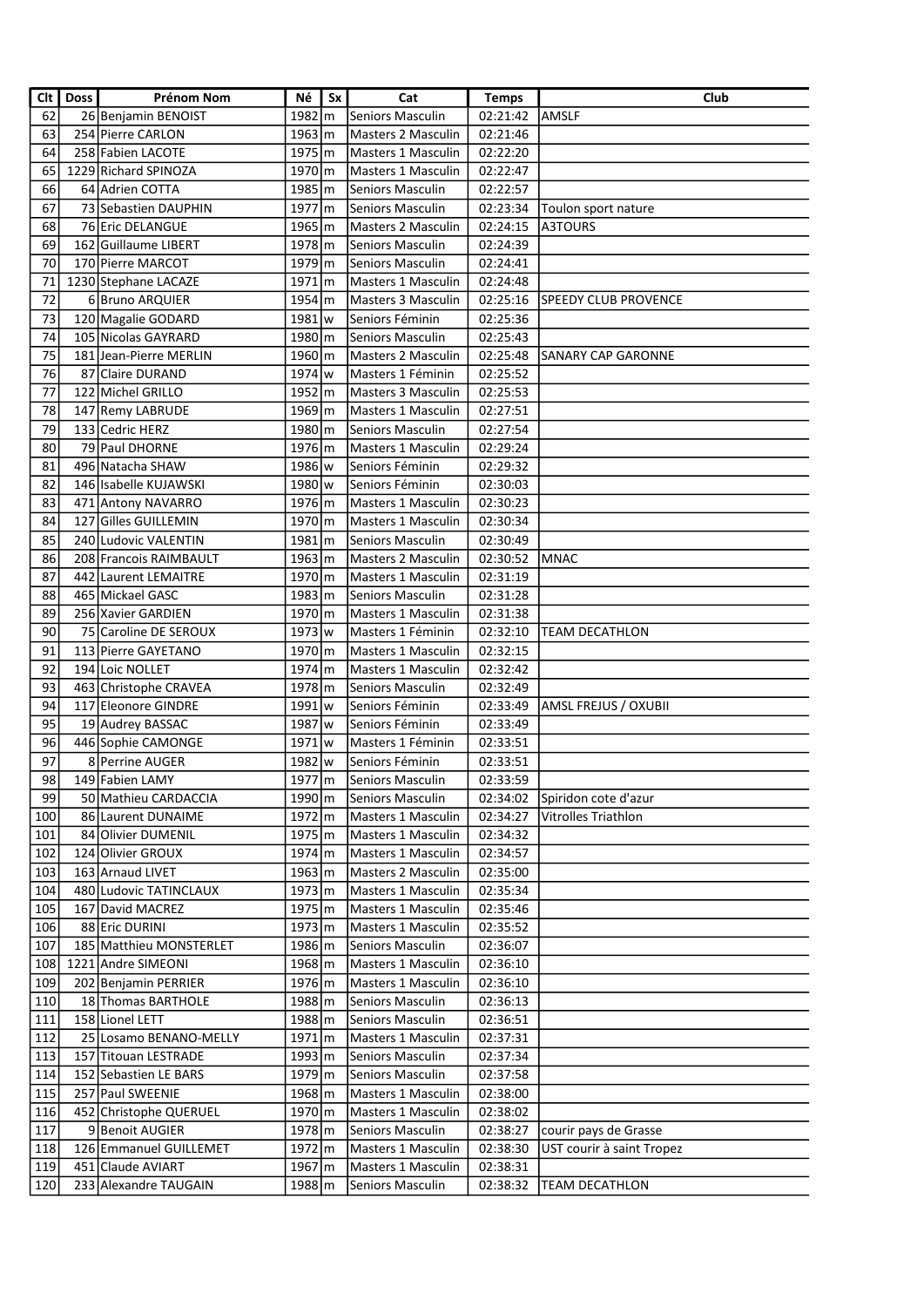| Clt | <b>Doss</b> | Prénom Nom                 | Νé                   | Sx | Cat                       | <b>Temps</b> | Club                                       |
|-----|-------------|----------------------------|----------------------|----|---------------------------|--------------|--------------------------------------------|
| 121 |             | 212 Jean-Christophe RENARD | $1966 \, \rm{m}$     |    | <b>Masters 2 Masculin</b> | 02:38:39     |                                            |
| 122 |             | 1217 Fanny BERTAUD         | 1993 w               |    | Seniors Féminin           | 02:38:42     |                                            |
| 123 |             | 1218 Florian BOUCHEROT     | $1990 \, \mathrm{m}$ |    | <b>Seniors Masculin</b>   | 02:38:42     |                                            |
| 124 |             | 53 Chloe CARLONI           | 1986 lw              |    | Seniors Féminin           | 02:38:44     | <b>AMSLF TRIATHLON</b>                     |
| 125 |             | 4 Loïc ALDEBERT            | $1981 \, \rm{m}$     |    | <b>Seniors Masculin</b>   | 02:39:29     |                                            |
| 126 |             | 213 Jean-Paul REPON        | $1971 \, \rm{m}$     |    | <b>Masters 1 Masculin</b> | 02:40:08     |                                            |
| 127 |             | 2 Yann AGOGUE              | 1975 m               |    | <b>Masters 1 Masculin</b> | 02:40:19     |                                            |
| 128 |             | 66 Johan Victor COURJON    | 1983 m               |    | Seniors Masculin          | 02:40:26     |                                            |
| 129 |             | 65 Fredrik COURJON         | 1987 m               |    | <b>Seniors Masculin</b>   | 02:40:26     |                                            |
| 130 |             | 435 Charlie RASSEK         | 1989 m               |    | <b>Seniors Masculin</b>   | 02:40:35     |                                            |
| 131 |             | 223 Geraldine SAVARY       | 1975 w               |    | Masters 1 Féminin         | 02:40:39     |                                            |
| 132 |             | 487 Frederic DELEUZE       | 1978 m               |    | Seniors Masculin          | 02:41:01     |                                            |
| 133 |             | 92 Lucien FANTINO LUCIEN   | $1961 \, \rm{m}$     |    | <b>Masters 2 Masculin</b> | 02:41:09     | spiridon                                   |
| 134 |             | 125 Pascal GUIEYSSE        | 1976 m               |    | <b>Masters 1 Masculin</b> | 02:41:16     |                                            |
| 135 |             | 44 Celine BROGLIO          | 1974 w               |    | Masters 1 Féminin         | 02:41:17     | <b>AMSLF</b>                               |
| 136 |             | 24 Dady BELARIBI           | $1981$ m             |    | Seniors Masculin          | 02:41:31     |                                            |
| 137 |             | 173 Nicolas MASSIP         | 1970 m               |    | Masters 1 Masculin        | 02:42:25     |                                            |
| 138 |             | 441 Christophe MONTAGNON   | $1963 \, \rm{m}$     |    | Masters 2 Masculin        | 02:42:52     |                                            |
| 139 |             | 100 Marine FOUILLOUX       | 1990 w               |    | Seniors Féminin           | 02:43:00     |                                            |
| 140 |             | 226 Kevin SEVERIN          | 1994 m               |    | <b>Espoirs Masculin</b>   | 02:43:00     |                                            |
| 141 |             | 138 Michel JOFFROY         | 1960 m               |    | Masters 2 Masculin        | 02:43:10     | <b>SPEEDY CLUB PROVENCE</b>                |
| 142 |             | 102 Maxime FRAMERY         | $1981 \, m$          |    | <b>Seniors Masculin</b>   | 02:43:35     |                                            |
| 143 |             | 495 Stephane MASSE         | $1969 \, \mathrm{m}$ |    | <b>Masters 1 Masculin</b> | 02:43:42     |                                            |
| 144 |             | 437 Nathalie PAUL          | 1977 w               |    | Seniors Féminin           | 02:43:43     |                                            |
| 145 |             | 183 Girmay MICHAEL         | $1962 \, \rm{m}$     |    | Masters 2 Masculin        | 02:43:44     | <b>BMA</b>                                 |
| 146 |             | 68 John COUTEL             | $1979$ $\rm{m}$      |    | Seniors Masculin          | 02:43:46     |                                            |
| 147 |             | 236 Sandy TEUMA            | 1982 w               |    | Seniors Féminin           | 02:43:49     |                                            |
| 148 |             | 438 Axel KRAKOWSKI         | $1986 \, \mathrm{m}$ |    | <b>Seniors Masculin</b>   | 02:43:49     |                                            |
| 149 |             | 150 Henri LAURRAIN         | $1966 \, \mathrm{m}$ |    | Masters 2 Masculin        | 02:43:53     |                                            |
| 150 |             | 220 Jeremy SAILLANT        | $1981$ m             |    | <b>Seniors Masculin</b>   | 02:43:57     | AC Valbonne                                |
| 151 |             | 11 Sebastien AYMES         | 1974 m               |    | <b>Masters 1 Masculin</b> | 02:44:03     | stade Laurentin athlétisme                 |
| 152 |             | 54 Michel CARRION          | $1961 \, m$          |    | <b>Masters 2 Masculin</b> | 02:44:22     |                                            |
| 153 |             | 482 Jose CARMINATI         | 1965 m               |    | Masters 2 Masculin        | 02:44:22     |                                            |
| 154 |             | 251 Alice YAPOUDJIAN       | 1978 w               |    | Seniors Féminin           | 02:44:31     | <b>TEAM REGVS</b>                          |
| 155 |             | 38 Etienne BONO            | 1984 m               |    | Seniors Masculin          | 02:44:59     |                                            |
| 156 |             | 123 Serge GROSS            | 1958 m               |    | Masters 2 Masculin        | 02:45:00     | sanary cap garonne                         |
| 157 |             | 96 Jose FIGUEIREDO         | 1972 m               |    | Masters 1 Masculin        | 02:46:44     | TAB                                        |
| 158 |             | 197 Patrick PASTRE         | $1971 \, \rm{m}$     |    | Masters 1 Masculin        | 02:46:54     | MNAC                                       |
| 159 |             | 490 Ghislain KELLER        | 1979 m               |    | Seniors Masculin          | 02:47:17     |                                            |
| 160 |             | 155 Sandrine LEONARD HERY  | 1975   w             |    | Masters 1 Féminin         | 02:47:17     | <b>SANARY CAP GARONNE</b>                  |
| 161 |             | 217 Fabien ROUX            | 1985 m               |    | Seniors Masculin          | 02:47:30     |                                            |
| 162 |             | 23 Jean Baptiste CONNIN    | 1976 m               |    | Masters 1 Masculin        | 02:47:34     |                                            |
| 163 |             | 69 Giga CRISTIANI          | 1972   w             |    | Masters 1 Féminin         | 02:47:35     |                                            |
| 164 |             | 454 Alexandre Roux         | 1993 m               |    | Seniors Masculin          | 02:47:48     |                                            |
| 165 |             | 252 Marc Poulet            | 1960 m               |    | Masters 2 Masculin        | 02:47:48     |                                            |
| 166 |             | 172 Herve MARIE            | $1963 \, \text{m}$   |    | Masters 2 Masculin        | 02:47:48     |                                            |
| 167 |             | 169 Frederic MANSARD       | 1957 m               |    | Masters 2 Masculin        | 02:48:08     |                                            |
| 168 |             | 493 Christophe POLI        | 1972 m               |    | Masters 1 Masculin        | 02:48:18     |                                            |
| 169 |             | 203 Alain PEUCHOT          | 1962 m               |    | Masters 2 Masculin        | 02:48:30     |                                            |
| 170 |             | 143 Christophe KIMMEL      | 1970 m               |    | Masters 1 Masculin        | 02:48:34     | TRAIL COLLOBRIERE                          |
| 171 |             | 35 Bertrand BOINET         | 1991 m               |    | Seniors Masculin          | 02:48:57     |                                            |
| 172 |             | 110 Eric GALMAR            | $1981 \, \rm{m}$     |    | Seniors Masculin          | 02:49:12     |                                            |
| 173 |             | 191 Hugo NEANT             | 1999 m               |    | Cadets                    | 02:49:25     |                                            |
| 174 |             | 140 Stephane JOUNOT        | 1968 m               |    | Masters 1 Masculin        | 02:49:31     |                                            |
| 175 |             | 45 Alain BRUNERIE          | 1957 m               |    | Masters 2 Masculin        | 02:49:32     | <b>SPEEDY CLUB PROVENCE</b>                |
| 176 |             | 184 Gerard MOLGOSA         | 1984 m               |    | Seniors Masculin          | 02:49:39     | <b>ESCADRON ESTEREL</b>                    |
| 177 |             | 109 Heidi GALLUZZO         | 1970 w               |    | Masters 1 Féminin         | 02:49:55     | MANDELIEU LA NAPOULE AC                    |
| 178 |             | 219 Abdel SAHRAOUI         | 1987 m               |    | Seniors Masculin          | 02:50:07     |                                            |
| 179 |             | 15 Alexandra BALAROT       | 1987   w             |    | Seniors Féminin           | 02:50:29     | Association Le Cancer du Sein, Parlons-en! |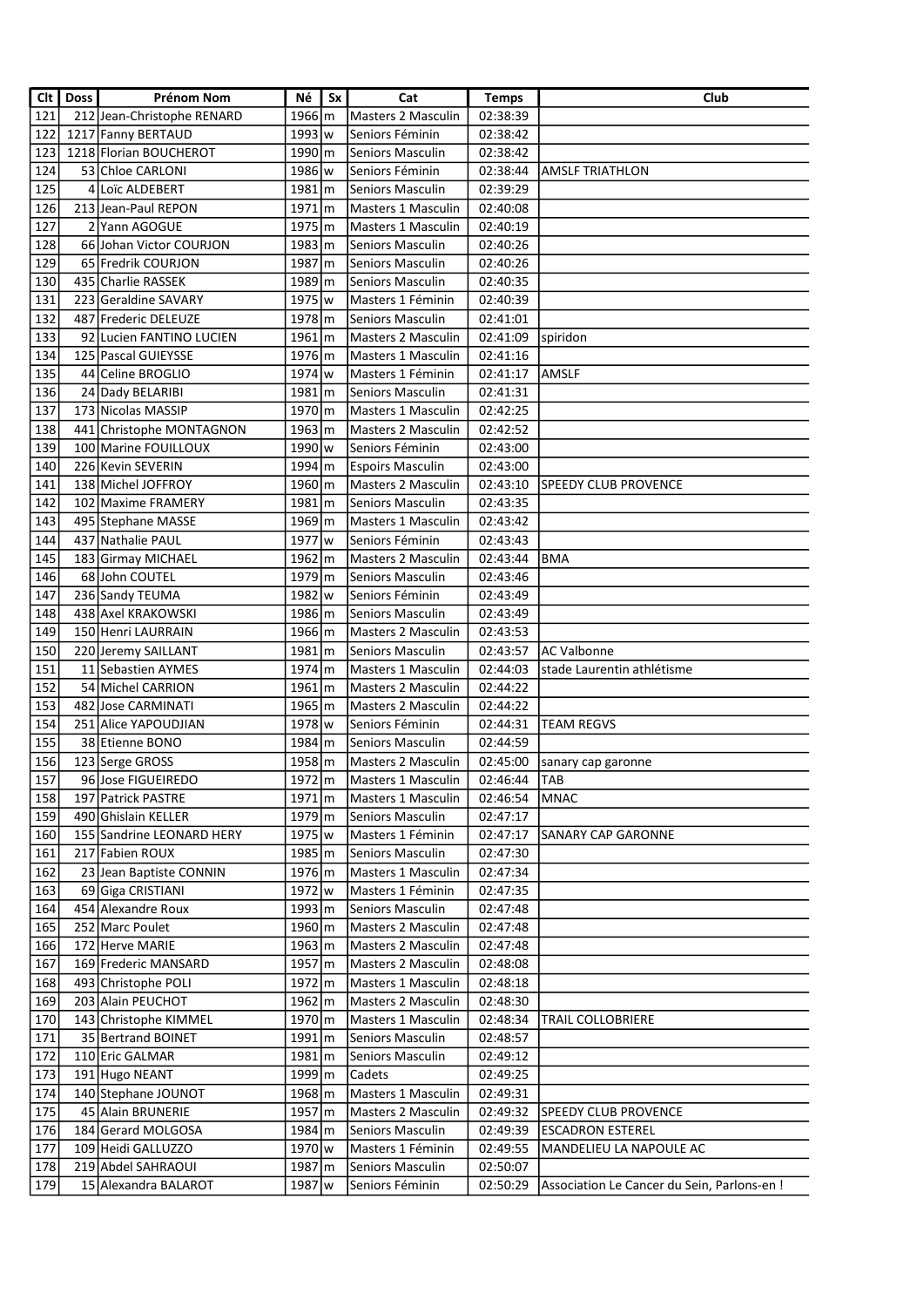| Clt | <b>Doss</b> | Prénom Nom                  | Νé                   | Sx | Cat                       | <b>Temps</b> | Club                                       |
|-----|-------------|-----------------------------|----------------------|----|---------------------------|--------------|--------------------------------------------|
| 180 |             | 72 Marie Christine DASSE    | 1960 lw              |    | Masters 2 Féminin         | 02:50:31     | <b>SPEEDY CLUB PROVENCE</b>                |
| 181 |             | 12 Augustin BADAJOZ         | 1964 m               |    | <b>Masters 2 Masculin</b> | 02:50:33     |                                            |
| 182 |             | 94 Thibault FENELLON        | $1977 \, \rm{m}$     |    | <b>Seniors Masculin</b>   | 02:50:59     | <b>ESCADRON ESTEREL</b>                    |
| 183 |             | 119 Frederic GODARD         | 1975 m               |    | <b>Masters 1 Masculin</b> | 02:51:07     | Caval Pertuis                              |
| 184 |             | 227 Matthieu SIBILLAT       | 1978 m               |    | Seniors Masculin          | 02:51:13     | trail and run                              |
| 185 |             | 211 Sylvain REMIH           | 1968 m               |    | Masters 1 Masculin        | 02:51:42     | <b>Team Creutzwald</b>                     |
| 186 |             | 174 Chantal MASSIP          | 1970 w               |    | Masters 1 Féminin         | 02:51:57     |                                            |
| 187 |             | 246 Laszlo VINCZE           | 1966 m               |    | Masters 2 Masculin        | 02:52:05     |                                            |
| 188 |             | 154 Caroline LEGRAND        | 1976 w               |    | Masters 1 Féminin         | 02:52:29     |                                            |
| 189 |             | 103 Patrick FRANCIN         | 1965 m               |    | Masters 2 Masculin        | 02:52:30     | thales alenia space                        |
| 190 |             | 112 Quentin GAUTHIER        | 1987 m               |    | Seniors Masculin          | 02:52:44     | <b>ESCADRON ESTEREL</b>                    |
| 191 |             | 234 Jasem TEBIB             | 1982 m               |    | <b>Seniors Masculin</b>   | 02:52:44     | <b>ESCADRON ESTEREL</b>                    |
| 192 |             | 200 Marc PERESSE            | 1978 m               |    | Seniors Masculin          | 02:52:50     |                                            |
| 193 |             | 91 Anne ERETEO              | 1967 w               |    | Masters 1 Féminin         | 02:52:55     |                                            |
| 194 |             | 20 Thierry BASTOGNE         | 1968 m               |    | Masters 1 Masculin        | 02:53:10     |                                            |
| 195 |             | 178 Ninon MECHERI           | 1991 w               |    | Seniors Féminin           | 02:53:18     | Association Le Cancer du Sein, Parlons-en! |
| 196 |             | 210 Frederic RAYA           | $1974 \, \rm{m}$     |    | Masters 1 Masculin        | 02:54:28     |                                            |
| 197 |             | 224 Jean Patrick SENTENAC   | $1953 \, m$          |    | Masters 3 Masculin        | 02:54:34     | <b>DUC ATHLETISME</b>                      |
| 198 |             | 77 Yves DELHOMME            | 1975 m               |    | Masters 1 Masculin        | 02:55:39     |                                            |
| 199 |             | 111 Coralie GALTIER         | $1981\mathrm{lw}$    |    | Seniors Féminin           | 02:55:56     |                                            |
| 200 |             | 248 Julie VUILLET           | 1986 w               |    | Seniors Féminin           | 02:56:01     |                                            |
| 201 |             | 192 Loic NEANT              | $1963 \, \rm{m}$     |    | Masters 2 Masculin        | 02:56:12     |                                            |
| 202 |             | 98 Beverly PACCO            | 1986 w               |    | Seniors Féminin           | 02:56:14     |                                            |
| 203 |             | 179 Valerie MENGUY          | $1966$ w             |    | Masters 2 Féminin         | 02:56:58     |                                            |
| 204 |             | 459 Sophie CARLIER          | 1987 w               |    | Seniors Féminin           | 02:57:28     |                                            |
| 205 |             | 460 Celine ROUSSEEW         | 1987 w               |    | Seniors Féminin           | 02:57:28     |                                            |
| 206 |             | 131 Stephanie HENRION       | 1977   w             |    | Seniors Féminin           | 02:57:30     | Trail Nature Collobrières                  |
| 207 |             | 201 Morgane PERIOT          | 1989 w               |    | Seniors Féminin           | 02:57:31     |                                            |
| 208 |             | 34 Nicolas BLANCHARD        | 1968 m               |    | Masters 1 Masculin        | 02:58:06     | RSA                                        |
| 209 |             | 83 Raphaël DUFAUX           | 1967 m               |    | Masters 1 Masculin        | 02:58:07     |                                            |
| 210 |             | 16 Virginie BALTHAZARD      | 1974 w               |    | Masters 1 Féminin         | 02:58:38     |                                            |
| 211 |             | 195 David ORTET             | $1971 \, \rm{m}$     |    | <b>Masters 1 Masculin</b> | 02:59:00     | AMSL FREJUS / SAINT RAPHAEL ATHLETISME     |
| 212 |             | 116 Antonio GIL             | 1948 m               |    | Masters 3 Masculin        | 02:59:22     |                                            |
| 213 |             | 206 Raphael QUILLIOT        | 1978 m               |    | Seniors Masculin          | 02:59:46     |                                            |
| 214 |             | 188 Bruno NAS DE TOURRIS    | $1965 \, \rm{m}$     |    | Masters 2 Masculin        | 03:00:13     |                                            |
| 215 |             | 237 Cedric TEUMA            | 1979 m               |    | Seniors Masculin          | 03:00:21     |                                            |
| 216 |             | 462 Frederic GOUJON         | 1966 m               |    | Masters 2 Masculin        | 03:00:22     |                                            |
| 217 |             | 443 Marc CANONGE            | 1964 m               |    | Masters 2 Masculin        | 03:00:35     |                                            |
| 218 |             | 55 Olivier CARZON           | $1973 \, \text{m}$   |    | Masters 1 Masculin        | 03:00:46     | DUC ATHLETISME                             |
| 219 |             | 242 Catherine VAN DRIESSCHE | 1974 w               |    | Masters 1 Féminin         | 03:01:16     |                                            |
| 220 |             | 97 Francine FLAVENOT        | 1966 w               |    | Masters 2 Féminin         | 03:01:24     | Association Le Cancer du Sein, Parlons-en! |
| 221 |             | 485 Alexandra MEGALLY       | 1977 w               |    | Seniors Féminin           | 03:01:35     |                                            |
| 222 |             | 457 Gerard FORESTIERI       | $1950 \, \mathrm{m}$ |    | Masters 3 Masculin        | 03:02:16     |                                            |
| 223 |             | 475 Eric LAGNEAU            | 1960 m               |    | Masters 2 Masculin        | 03:02:36     |                                            |
| 224 |             | 216 Patrick ROSIAK          | 1970 m               |    | Masters 1 Masculin        | 03:03:53     |                                            |
| 225 |             | 484 Eric SAINT YVES         | 1968 m               |    | Masters 1 Masculin        | 03:03:59     |                                            |
| 226 |             | 30 Vanessa BIANCHI          | 1982 w               |    | Seniors Féminin           | 03:04:24     |                                            |
| 227 |             | 80 Anne-Lise DINARD         | $1983 \vert w$       |    | Seniors Féminin           | 03:06:21     | <b>CLUB USC SEPTEMOISE</b>                 |
| 228 |             | 51 Richard CARDON           | 1967 m               |    | Masters 1 Masculin        | 03:07:49     |                                            |
| 229 |             | 70 Sophie CROUZET           | 1967 w               |    | Masters 1 Féminin         | 03:09:53     |                                            |
| 230 |             | 132 Robert HERIN            | $1981 \, \rm{m}$     |    | Seniors Masculin          | 03:10:26     |                                            |
| 231 |             | 444 Fabienne CANONGE        | 1967 w               |    | Masters 1 Féminin         | 03:10:34     |                                            |
| 232 |             | 134 Nadia HOUARA            | 1974   w             |    | Masters 1 Féminin         | 03:10:46     | Asptt Spiridon                             |
| 233 |             | 57 Sylvain CECCOTO          | 1971   m             |    | Masters 1 Masculin        | 03:11:02     | CECCOTO                                    |
| 234 |             | 49 Gregory CARA             | 1973 m               |    | Masters 1 Masculin        | 03:11:27     |                                            |
| 235 |             | 483 Thomas BENNEZIN         | 1987 m               |    | Seniors Masculin          | 03:11:50     |                                            |
| 236 |             | 164 Cyril LOBRE             | 1979 m               |    | Seniors Masculin          | 03:12:23     |                                            |
| 237 |             | 176 JI MATTEODA             | 1968 m               |    | Masters 1 Masculin        | 03:13:03     |                                            |
| 238 |             | 17 Nathalie BARANOWSKI      | 1975   w             |    | Masters 1 Féminin         | 03:13:20     | <b>MNAC</b>                                |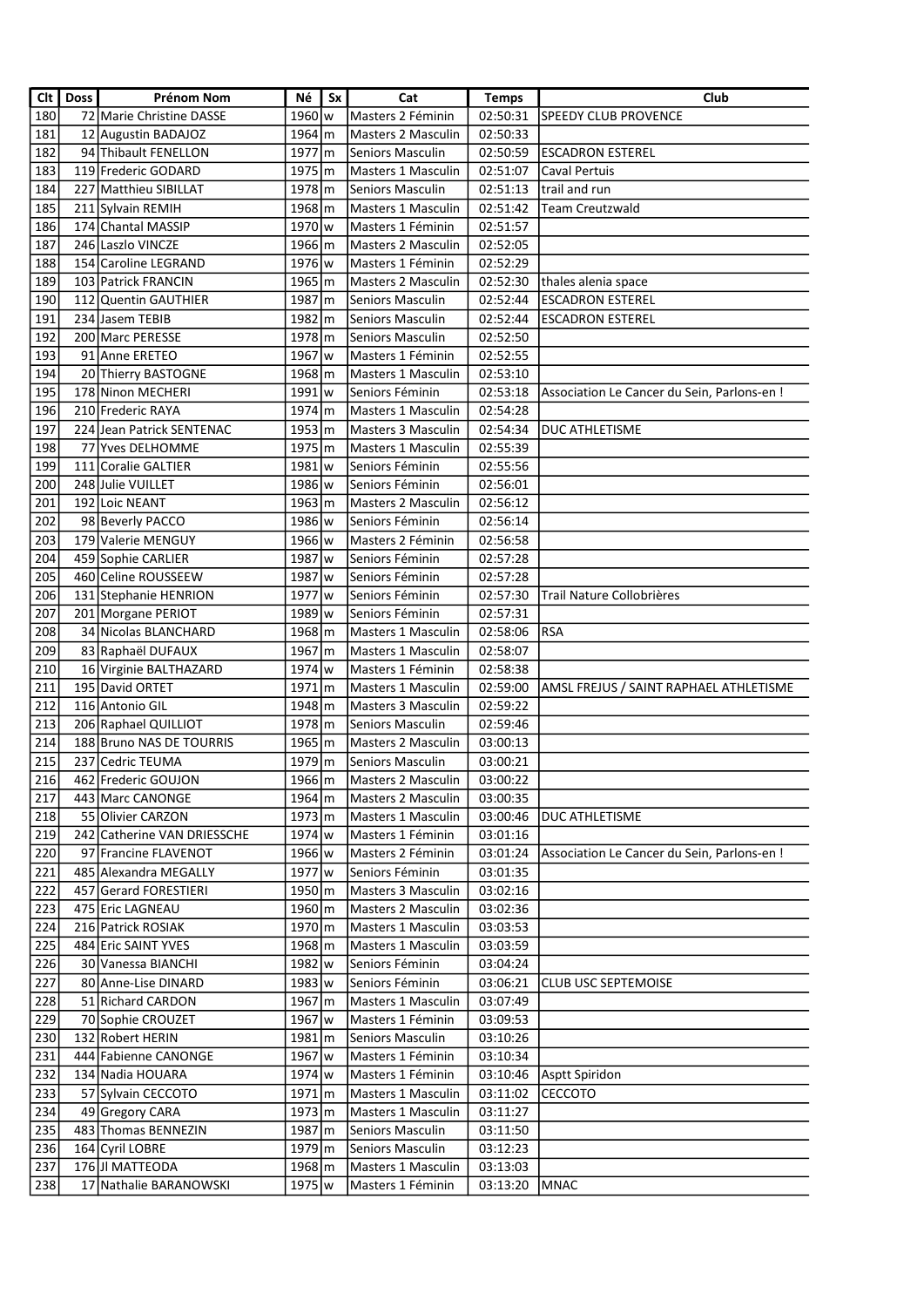| Clt | <b>Doss</b> | Prénom Nom                    | Né                   | Sx | Cat                       | <b>Temps</b> | Club                    |
|-----|-------------|-------------------------------|----------------------|----|---------------------------|--------------|-------------------------|
| 239 |             | 232 Veronique SURRAULT        | 1984 w               |    | Seniors Féminin           | 03:13:31     |                         |
| 240 |             | 81 Jean Christophe DUBOURDIEU | $1972 \, \rm{m}$     |    | <b>Masters 1 Masculin</b> | 03:13:31     |                         |
| 241 |             | 1222 Marie Francoise SIMEONI  | 1966 w               |    | Masters 2 Féminin         | 03:13:33     |                         |
| 242 |             | 41 Sandrine BOURGET           | 1966 w               |    | Masters 2 Féminin         | 03:14:30     |                         |
| 243 |             | 71 Laurent CURAUDEAU          | 1970 m               |    | <b>Masters 1 Masculin</b> | 03:15:59     |                         |
| 244 |             | 42 Denis BOURGET              | 1954 m               |    | Masters 3 Masculin        | 03:17:09     | MACADAM 07              |
| 245 |             | 193 Geraldine NOEL            | 1973 w               |    | Masters 1 Féminin         | 03:17:15     |                         |
| 246 |             | 159 Fabien LEVAL              | 1981 m               |    | Seniors Masculin          | 03:17:40     |                         |
| 247 |             | 40 Nabil BOUKHRIS             | 1979 m               |    | Seniors Masculin          | 03:18:50     | <b>PASS RUNNING</b>     |
| 248 |             | 225 Jean-Pierre SERANNE       | $1961 \, m$          |    | <b>Masters 2 Masculin</b> | 03:19:20     |                         |
| 249 |             | 52 Betty CARDOSO              | $1961$ w             |    | Masters 2 Féminin         | 03:20:34     | Six fours               |
| 250 |             | 250 Shirley WINTER            | 1971 w               |    | Masters 1 Féminin         | 03:20:41     |                         |
| 251 |             | 1 Manon ABIVEN                | 1993   w             |    | Seniors Féminin           | 03:20:54     |                         |
| 252 |             | 204 Gaella PIAZZOLI           | 1971 w               |    | Masters 1 Féminin         | 03:21:54     |                         |
| 253 |             | 95 Christophe FERET           | 1970 m               |    | Masters 1 Masculin        | 03:23:19     |                         |
| 254 |             | 500 Fanny THOMAS              | 1975 w               |    | Masters 1 Féminin         | 03:23:31     |                         |
| 255 |             | 499 Amelie DESCHAMPS          | 1978 w               |    | Seniors Féminin           | 03:23:31     |                         |
| 256 |             | 14 Valerie BAILLODS           | 1966 w               |    | Masters 2 Féminin         | 03:23:49     |                         |
| 257 |             | 478 Ismaa MARZUK              | 1976 w               |    | Masters 1 Féminin         | 03:24:09     |                         |
| 258 |             | 153 Blaise LEFEVRE            | 1999 m               |    | Cadets                    | 03:24:53     | lycee autogéré de paris |
| 259 |             | 144 Marie Aude KOENIG         | 1979 w               |    | Seniors Féminin           | 03:25:07     | A2M TRAIL DU MSQ        |
| 260 |             | 28 Eric BERNARDIN             | $1973 \, \text{m}$   |    | Masters 1 Masculin        | 03:25:08     |                         |
| 261 |             | 121 Marie Rose GODEBERT       | $1953$ w             |    | Masters 3 Féminin         | 03:26:51     |                         |
| 262 |             | 439 Alice BLETZACHER          | $1990 \text{lw}$     |    | Seniors Féminin           | 03:26:57     |                         |
| 263 |             | 29 Pascal BERTIN              | $1972 \, \mathrm{m}$ |    | <b>Masters 1 Masculin</b> | 03:26:58     | SPIRIDON CA             |
| 264 |             | 470 Francois VALENTE          | 1975 m               |    | <b>Masters 1 Masculin</b> | 03:27:08     |                         |
| 265 |             | 141 Jacqueline KACZMAREK      | 1956 w               |    | Masters 3 Féminin         | 03:27:34     | MNAC                    |
| 266 |             | 156 Isabelle LESAGE           | 1965 w               |    | Masters 2 Féminin         | 03:28:24     | MNAC                    |
| 267 |             | 209 Sylvie RAOUL              | $1953$ w             |    | Masters 3 Féminin         | 03:30:47     | <b>AC CANNES</b>        |
| 268 |             | 198 Carine PAUWELS            | 1973   w             |    | Masters 1 Féminin         | 03:30:47     |                         |
| 269 |             | 458 Frank GARNIER             | $1963 \, m$          |    | <b>Masters 2 Masculin</b> | 03:31:19     |                         |
| 270 |             | 118 Havane GOASGUEN           | 1998 w               |    | Juniors Féminin           | 03:32:18     | lycee autogéré de paris |
| 271 |             | 43 Anaelle BOUTAULT           | 1999 m               |    | Cadets                    | 03:32:18     | lycee autogéré de paris |
| 272 |             | 244 Sacha VASSORT             | $2000 \, \rm{m}$     |    | Cadets                    | 03:32:21     | lycee autogéré de paris |
| 273 |             | 27 Emmanuel BERNARD           | $1963 \, \mathrm{m}$ |    | Masters 2 Masculin        | 03:33:35     |                         |
| 274 |             | 74 Paul DE SCHACHT            | 1972 m               |    | Masters 1 Masculin        | 03:33:36     |                         |
| 275 |             | 33 Francine BLANC             | 1959 w               |    | Masters 2 Féminin         | 03:33:59     |                         |
| 276 |             | 32 Bernard BLANC              | $1957 \, \text{m}$   |    | Masters 2 Masculin        | 03:33:59     |                         |
| 277 |             | 215 Laurie ROSELLO            | 1995   w             |    | Espoirs Féminin           | 03:34:24     | lycee autogéré de paris |
| 278 |             | 56 Virginie CASUSO            | 1975   w             |    | Masters 1 Féminin         | 03:37:25     | pass running            |
| 279 |             | 241 Agnes VALLEE              | 1997 w               |    | Juniors Féminin           | 03:39:37     | lycee autogéré de paris |
| 280 |             | 39 Christine BOUFFIER         | 1968 w               |    | Masters 1 Féminin         | 03:42:09     |                         |
| 281 |             | 229 Celine SILVA              | 1976 w               |    | Masters 1 Féminin         | 03:45:53     | lycee autogéré de paris |
| 282 |             | 101 Stephanie FRAMERY         | 1977 w               |    | Seniors Féminin           | 03:49:37     |                         |
| 283 |             | 148 Arsene LACOUR             | 1997 m               |    | Juniors Masculin          | 03:52:34     | lycee autogéré de paris |
| 284 |             | 145 Seîdou KONATE             | $1991 \, \rm{m}$     |    | Seniors Masculin          | 03:52:35     | lycee autogéré de paris |
| 285 |             | 228 Ibrahima SIDIBE           | 1995 m               |    | <b>Espoirs Masculin</b>   | 03:53:34     | lycee autogéré de paris |
| 286 |             | 130 Jocelyne HARANI           | 1964 w               |    | Masters 2 Féminin         | 03:54:31     |                         |
| 287 |             | 249 Camille WEHRLIN           | 1986 w               |    | Seniors Féminin           | 04:06:58     |                         |
| 288 |             | 47 Julien CADY                | 1986 m               |    | Seniors Masculin          | 04:06:58     |                         |
| 289 |             | 165 Pierre LUBERRIAGA         | $1973 \, \text{m}$   |    | Masters 1 Masculin        | 04:07:09     | <b>FFA</b>              |
| 290 |             | 160 Alexandre LEWICKI         | $1981 \, \rm{m}$     |    | Seniors Masculin          | 04:08:47     |                         |
| 291 |             | 161 Virginie LEWICKI          | $1981$ w             |    | Seniors Féminin           | 04:08:48     |                         |
| 292 |             | 129 Roman GWIZDAK             | 1997 m               |    | Juniors Masculin          | 05:08:31     | lycee autogéré de paris |
| 293 |             | 171 Clement MARGUERITE        | 1996 m               |    | <b>Espoirs Masculin</b>   | 05:08:33     | lycee autogéré de paris |
| 294 |             | 221 Diafara SAKHO             | 1996 m               |    | <b>Espoirs Masculin</b>   | 05:08:33     | lycee autogéré de paris |
| 295 |             | 222 Mathieu SALMON            | 1996 m               |    | <b>Espoirs Masculin</b>   | 05:08:33     | lycee autogéré de paris |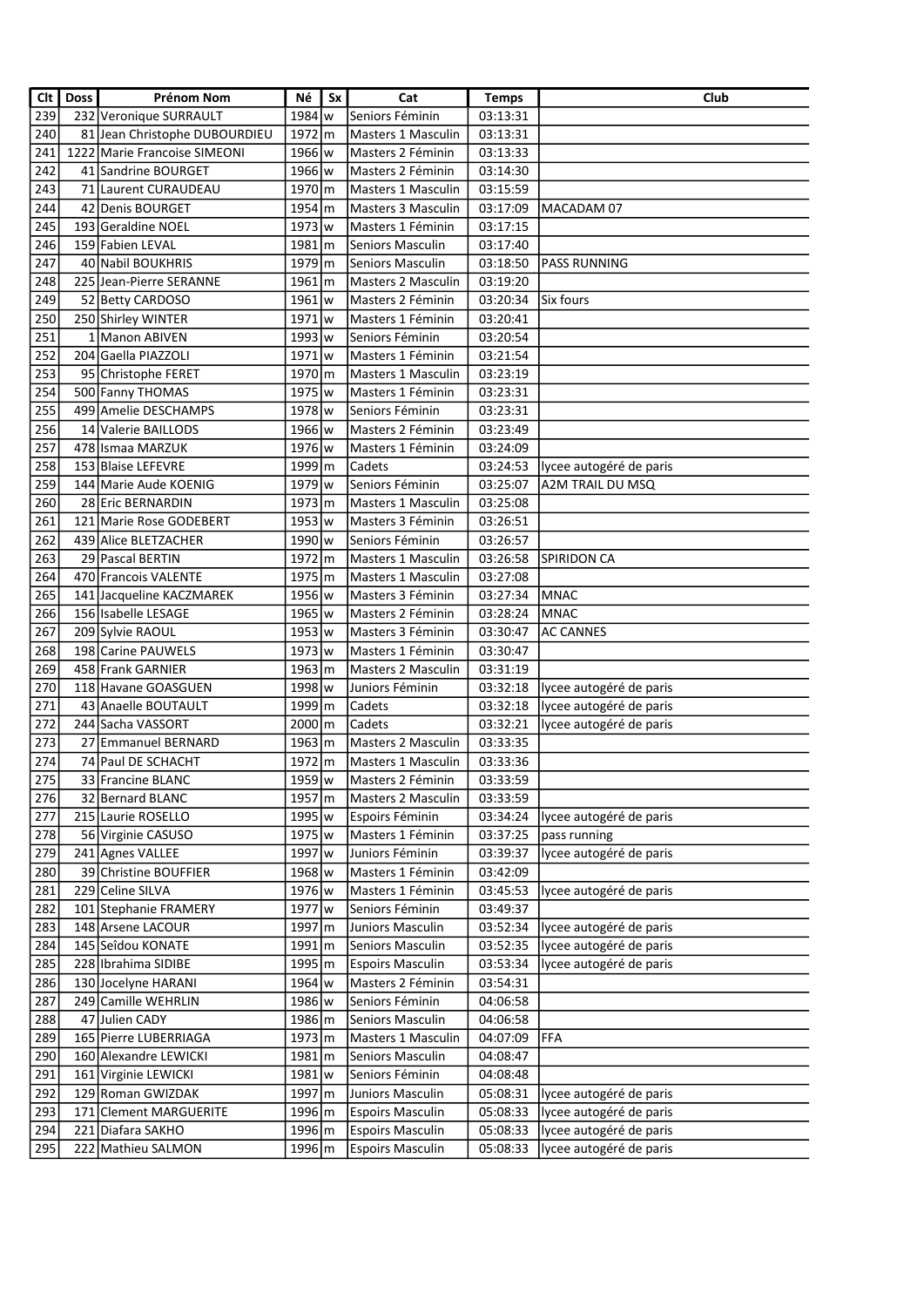|                         | Clt   Doss  | Prénom Nom                  | $Né$ $\vert$ Sx $\vert$ |    | Cat                       | <b>Temps</b> | Club                        |
|-------------------------|-------------|-----------------------------|-------------------------|----|---------------------------|--------------|-----------------------------|
| Le 10 km                |             |                             |                         |    |                           |              |                             |
| Cl <sub>t</sub>         | <b>Doss</b> | <b>Prénom Nom</b>           | Né                      | Sx | Cat                       | <b>Temps</b> | Club                        |
| 1                       |             | 424 Guillaume BIGOUIN       | $1991 \, \rm{m}$        |    | Seniors Masculin          | 00:48:26     |                             |
| $\overline{\mathbf{c}}$ |             | 308 Quentin GILARD          | 1986 m                  |    | <b>Seniors Masculin</b>   | 00:50:35     | DRAGUIGNAN TRIATHLON        |
| 3                       |             | 279 Jean-Paul CARVALHO      | $1969 \, \rm{m}$        |    | <b>Masters 1 Masculin</b> | 00:50:40     | ASM                         |
| 4                       |             | 342 Olivier MERLIOT         | $1976 \, \rm{m}$        |    | <b>Masters 1 Masculin</b> | 00:51:39     |                             |
| 5                       |             | 423 Thibaud Lafond          | 1980 m                  |    | <b>Seniors Masculin</b>   | 00:52:20     |                             |
| 6                       |             | 337 Loic LORENTZ            | 1986 m                  |    | <b>Seniors Masculin</b>   | 00:52:54     |                             |
| 7                       |             | 411 Gilles Moluca           | $1963 \, \text{m}$      |    | <b>Masters 2 Masculin</b> | 00:53:15     |                             |
| 8                       |             | 324 Laurent LAMBLIN         | 1976 m                  |    | <b>Masters 1 Masculin</b> | 00:55:45     |                             |
| 9                       |             | 433 Vincent VIVES           | 1985 m                  |    | <b>Seniors Masculin</b>   | 00:55:52     |                             |
| 10                      |             | 428 Nicolas COUDERC         | 1982 m                  |    | Seniors Masculin          | 00:56:19     |                             |
| 11                      |             | 417 Enzo NAPOLI             | $2000 \, \text{m}$      |    | Cadets                    | 00:56:27     |                             |
| 12                      |             | 383 Sebastien ROCHAS        | 1985 m                  |    | Seniors Masculin          | 00:56:30     |                             |
| 13                      |             | 421 David LECLERC           | 1987 m                  |    | <b>Seniors Masculin</b>   | 00:56:41     |                             |
| 14                      |             | 371 David PLAISANT          | $1981$ m                |    | <b>Seniors Masculin</b>   | 00:57:13     |                             |
| 15                      |             | 399 Alexandre TOSELLO       | 1978 m                  |    | <b>Seniors Masculin</b>   | 00:57:25     |                             |
| 16                      |             | 290 Frederic DALMASSO       | 1974 <sub>cm</sub>      |    | Masters 1 Masculin        | 00:57:58     | thales alenia space         |
| 17                      |             | 350 Franck MULLER           | $1962 \, \mathrm{m}$    |    | Masters 2 Masculin        | 00:58:07     | ROC SPORT AVENTURE          |
| 18                      |             | 436 Silver CUSSET           | 1996 m                  |    | <b>Espoirs Masculin</b>   | 00:59:39     |                             |
| 19                      |             | 412 Imane ZOUHIR            | 1997 w                  |    | Juniors Féminin           | 00:59:48     |                             |
| 20                      |             | 262 Sebastien ANDINE        | $1977$ $\rm \mid m$     |    | Seniors Masculin          | 01:00:22     |                             |
| 21                      |             | 261 Marchand AMANDINE       | 1988 w                  |    | Seniors Féminin           | 01:00:28     |                             |
| 22                      |             | 479 Adrien CHAUSSADE        | 1989 m                  |    | Seniors Masculin          | 01:01:20     |                             |
| 23                      |             | 266 David BAUER             | 1984 m                  |    | Seniors Masculin          | 01:01:41     |                             |
| 24                      |             | 298 Karem ENNAKI            | 1976 m                  |    | Masters 1 Masculin        | 01:01:41     |                             |
| 25                      |             | 384 Quentin ROSSI           | 1999 m                  |    | Cadets                    | 01:02:01     |                             |
| 26                      |             | 284 Pascale CHOLLET-MATTHYS | $1976$ w                |    | Masters 1 Féminin         | 01:02:13     |                             |
| 27                      |             | 354 Eric PAILLET            | $1967 \, \rm{m}$        |    | <b>Masters 1 Masculin</b> | 01:02:14     |                             |
| 28                      |             | 309 Cyril GIORDANO          | 1978 m                  |    | Seniors Masculin          | 01:02:48     | <b>SPEEDY CLUB PROVENCE</b> |
| 29                      |             | 305 Patrick FOUILLOUX       | $1963 \, \text{m}$      |    | <b>Masters 2 Masculin</b> | 01:03:16     |                             |
| 30                      |             | 401 Damian TRENEL           | 1992 m                  |    | <b>Seniors Masculin</b>   | 01:03:25     |                             |
| 31                      |             | 420 Jeremy LAMANT           | 1982 m                  |    | Seniors Masculin          | 01:03:37     |                             |
| 32                      |             | 473 Benoit VORBURGER        | 1967 m                  |    | Masters 1 Masculin        | 01:03:59     |                             |
| 33                      |             | 419 Gregory DUPOUY          | $1982 \overline{m}$     |    | <b>Seniors Masculin</b>   | 01:04:26     |                             |
| 34                      |             | 320 Bastien LABRIT          | 1991 m                  |    | Seniors Masculin          | 01:05:27     |                             |
| 35                      |             | 391 Bastien SERAFIN         |                         |    | 1990 m Seniors Masculin   | 01:06:01     |                             |
| 36                      |             | 481 Arnaud MAZZONI          | 1978 m                  |    | Seniors Masculin          | 01:06:58     |                             |
| 37                      |             | 289 Romain CROS             | 1993 m                  |    | Seniors Masculin          | 01:07:02     |                             |
| 38                      |             | 10 Jonathan GROSJEAN        | 1987 m                  |    | Seniors Masculin          | 01:07:03     |                             |
| 39                      |             | 275 Charlotte CANAL         | 1991   w                |    | Seniors Féminin           | 01:07:20     |                             |
| 40                      |             | 429 Arthur SAUDER           | 1999 m                  |    | Cadets                    | 01:07:36     |                             |
| 41                      |             | 273 Frederic BOUQUET        | $1973 \, \text{m}$      |    | Masters 1 Masculin        | 01:08:13     |                             |
| 42                      |             | 343 Matthieu MEUNE          | $2000 \, \text{m}$      |    | Cadets                    | 01:08:27     |                             |
| 43                      |             | 497 Loic BILLY              | 1987 m                  |    | Seniors Masculin          | 01:08:35     |                             |
| 44                      |             | 416 Odile LARGUIER          | $1971$ w                |    | Masters 1 Féminin         | 01:08:58     |                             |
| 45                      |             | 315 Helene HEULLUY          | 1975 w                  |    | Masters 1 Féminin         | 01:09:05     | Team Dietnperf Nutrition    |
| 46                      |             | 415 Philippe GODEFROY       | 1960 m                  |    | Masters 2 Masculin        | 01:09:12     |                             |
| 47                      |             | 303 Rene FAURE              | 1946 m                  |    | Masters 4 Masculin        | 01:09:26     | <b>SPEEDY CLUB PROVENCE</b> |
| 48                      |             | 388 Michel SADARGUES        | 1958 m                  |    | Masters 2 Masculin        | 01:12:37     | COURIR ENSEMBLE AU MUY      |
| 49                      |             | 1194 Kani KUPUCUK           | 1971 m                  |    | Masters 1 Masculin        | 01:13:35     |                             |
| 50                      |             | 296 Julie DI-COSTANZO       | 1984 w                  |    | Seniors Féminin           | 01:13:37     |                             |
| 51                      |             | 285 Sabrina CIRILLO         | 1981 w                  |    | Seniors Féminin           | 01:13:49     |                             |
|                         |             |                             |                         |    |                           |              |                             |
| 52                      |             | 314 Eric HERCELIN           | 1968 m                  |    | Masters 1 Masculin        | 01:14:09     |                             |
| 53                      |             | 377 Tony RAOULI             | 1966 m                  |    | Masters 2 Masculin        | 01:14:16     |                             |
| 54                      |             | 373 Jacques POITRENAUD      | 1949 m                  |    | Masters 3 Masculin        | 01:14:28     |                             |
| 55                      |             | 364 Eric PELLETIER          | 1964 m                  |    | <b>Masters 2 Masculin</b> | 01:14:30     |                             |
| 56                      |             | 404 Nassima VIAL            | 1977 w                  |    | Seniors Féminin           | 01:14:39     | verdon oxygene              |
| 57                      |             | 426 Julie BAUJEAN           | 1980 w                  |    | Seniors Féminin           | 01:14:44     |                             |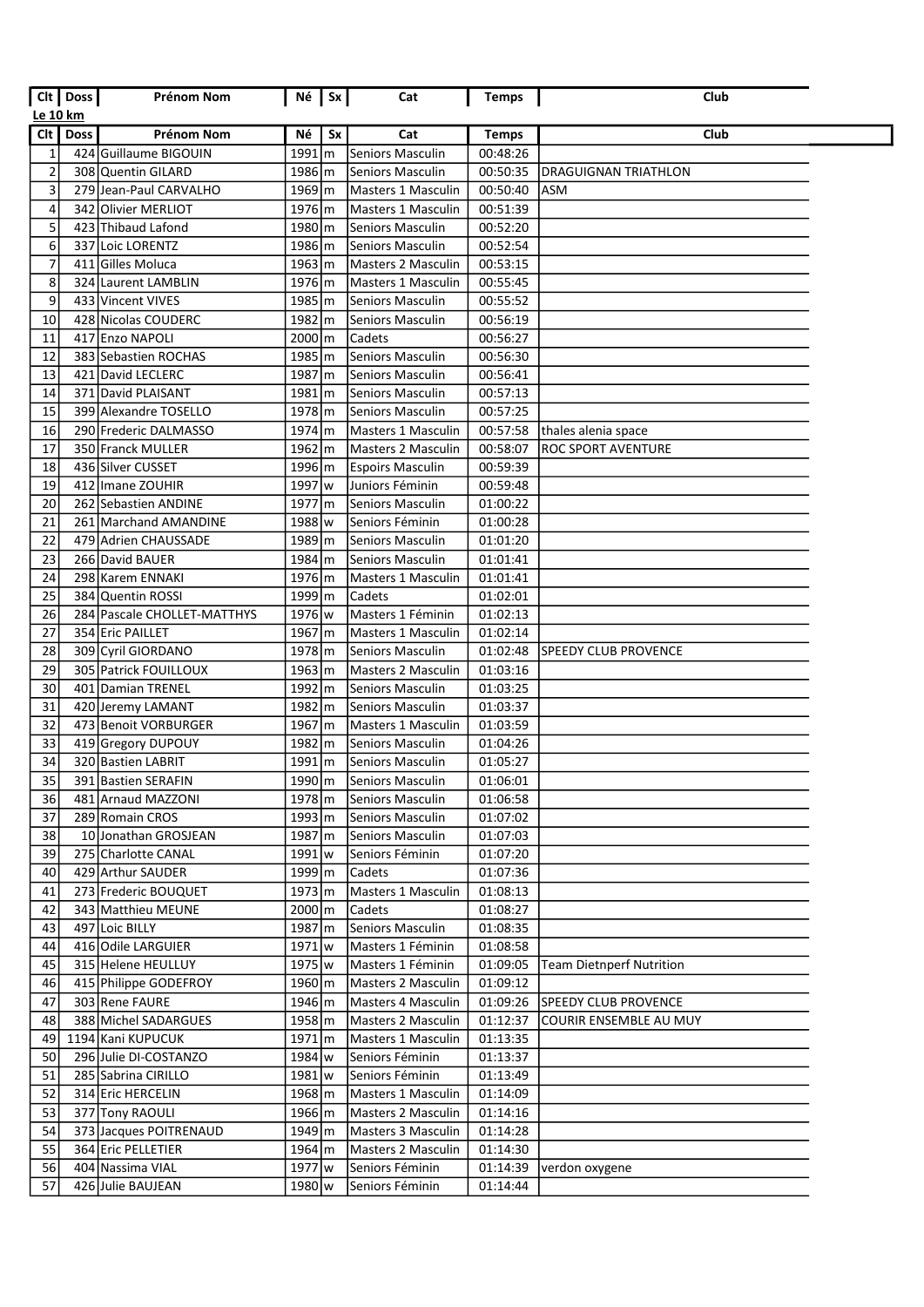| Clt | <b>Doss</b> | <b>Prénom Nom</b>          | Né                   | Sx | Cat                                     | <b>Temps</b> | Club                         |
|-----|-------------|----------------------------|----------------------|----|-----------------------------------------|--------------|------------------------------|
| 58  |             | 328 Fanny LAURENT          | 1985 w               |    | Seniors Féminin                         | 01:14:50     |                              |
| 59  |             | 356 Michel PALMUCCI        | $1968 \text{m}$      |    | <b>Masters 1 Masculin</b>               | 01:14:51     |                              |
| 60  |             | 286 Anne-Lise COTTENCEAU   | 1984 w               |    | Seniors Féminin                         | 01:14:51     | <b>Free Trail Marseille</b>  |
| 61  |             | 326 Julien LAPORTE         | 1987 m               |    | <b>Seniors Masculin</b>                 | 01:14:52     |                              |
| 62  |             | 360 Serge PASKIEWIEZ       | 1964 m               |    | <b>Masters 2 Masculin</b>               | 01:14:53     |                              |
| 63  |             | 325 Bruno LAPORTE          | 1957 m               |    | <b>Masters 2 Masculin</b>               | 01:14:53     |                              |
| 64  |             | 347 Lionel MONTI           | 1962 m               |    | Masters 2 Masculin                      | 01:14:58     | trail club de provence       |
| 65  |             | 431 Syril PERRET           | 1974 m               |    | Masters 1 Masculin                      | 01:15:00     |                              |
| 66  |             | 467 Juan ROBLES Y PEREZ    | 1959 m               |    | Masters 2 Masculin                      | 01:15:05     |                              |
| 67  |             | 382 Justine ROCHAS         | 1990 w               |    | Seniors Féminin                         | 01:15:06     |                              |
| 68  |             | 292 Alexia DAUGIERAS       | 1995 w               |    | Espoirs Féminin                         | 01:15:06     |                              |
| 69  |             | 304 Nathalie VIVIER        | 1976 w               |    |                                         |              |                              |
| 70  |             | 358 Laurent PARFAIT        |                      |    | Masters 1 Féminin<br>Masters 1 Masculin | 01:15:06     |                              |
|     |             | 322 Cedric LAINE           | 1967 m               |    |                                         | 01:15:18     |                              |
| 71  |             |                            | 1973 m               |    | Masters 1 Masculin                      | 01:15:22     |                              |
| 72  |             | 432 Carole SAINRAT         | 1977 w               |    | Seniors Féminin                         | 01:15:25     |                              |
| 73  |             | 7 Stephane LUIS            | 1969 m               |    | Masters 1 Masculin                      | 01:15:29     |                              |
| 74  |             | 430 Axel CANONNE           | 1997 m               |    | Juniors Masculin                        | 01:15:35     |                              |
| 75  |             | 351 Eline MULLER           | 1995 w               |    | Espoirs Féminin                         | 01:15:35     | <b>ASSA</b>                  |
| 76  |             | 299 Thibault ESMENJAUD     | $1991$ m             |    | Seniors Masculin                        | 01:15:37     |                              |
| 77  |             | 395 Patricia SUZZONI       | 1976 w               |    | Masters 1 Féminin                       | 01:15:39     | L'échappée belle             |
| 78  |             | 400 Hakim TOUATI           | $1981$ m             |    | Seniors Masculin                        | 01:15:44     |                              |
| 79  |             | 310 Patrice GREMERET       | 1975 m               |    | Masters 1 Masculin                      | 01:15:50     |                              |
| 80  |             | 366 Michel PERIER          | $1951$ $\rm{m}$      |    | <b>Masters 3 Masculin</b>               | 01:15:55     | <b>SPEEDY CLUB PROVENCE</b>  |
| 81  |             | 492 Doleres GUILLEMET      | 1976 w               |    | Masters 1 Féminin                       | 01:16:14     |                              |
| 82  |             | 264 Christian BAIER        | $1948 \, \rm{m}$     |    | Masters 3 Masculin                      | 01:16:20     | <b>SPEEDY CLUB PROVENCE</b>  |
| 83  |             | 413 Robin REAUX            | $1991$ m             |    | Seniors Masculin                        | 01:16:21     |                              |
| 84  |             | 291 Patrick DAUGIERAS      | $1961 \, m$          |    | <b>Masters 2 Masculin</b>               | 01:16:57     |                              |
| 85  |             | 427 Karin LEBORGNE         | 1966 w               |    | Masters 2 Féminin                       | 01:18:39     |                              |
| 86  |             | 403 Elsa TROUILLET         | 1987 w               |    | Seniors Féminin                         | 01:19:03     |                              |
| 87  |             | 318 Nicolas JOUSSET        | 1983 m               |    | Seniors Masculin                        | 01:19:04     |                              |
| 88  |             | 274 Jessica CALVET         | 1988 w               |    | Seniors Féminin                         | 01:19:16     |                              |
| 89  |             | 447 Rachel DAUMAS          | 1969 w               |    | Masters 1 Féminin                       | 01:19:35     |                              |
| 90  |             | 486 Alexandre DENNER       | 1972 m               |    | Masters 1 Masculin                      | 01:19:46     |                              |
| 91  |             | 374 Vincent PONGNIAN       | 1984 m               |    | Seniors Masculin                        | 01:19:57     |                              |
| 92  |             | 268 Stephanie BELLE        | 1979 w               |    | Seniors Féminin                         | 01:19:57     |                              |
| 93  |             | 300 Celine FABRE           | 1984 w               |    | Seniors Féminin                         | 01:20:01     | <b>AMSL FREJUS TRIATHLON</b> |
| 94  |             | 370 Nicolas PILLE          | 1980 m               |    | Seniors Masculin                        | 01:20:01     |                              |
| 95  |             | 359 Christel PARFAIT       | 1968 w               |    | Masters 1 Féminin                       | 01:20:14     |                              |
| 96  |             | 365 Anne PENET             | 1978 w               |    | Seniors Féminin                         | 01:20:30     |                              |
| 97  |             | 345 Magali MIREUR          | 1972 w               |    | Masters 1 Féminin                       | 01:20:37     |                              |
| 98  |             | 409 Emmanuelle WETSTEIN    | 1981 w               |    | Seniors Féminin                         | 01:20:52     |                              |
| 99  |             | 387 Chloe RUEFF            | 2000 w               |    | Cadettes                                | 01:20:55     |                              |
| 100 |             | 386 Annabelle ROUX         | 1983 w               |    | Seniors Féminin                         | 01:21:01     | dragui tri                   |
| 101 |             | 353 Sandrine PAILLET       | 1972 w               |    | Masters 1 Féminin                       | 01:21:22     |                              |
| 102 |             | 489 Jean Francois GUILBAUD | $1951 \, \rm{m}$     |    | Masters 3 Masculin                      |              |                              |
|     |             |                            |                      |    |                                         | 01:21:32     |                              |
| 103 |             | 461 Jean Claude BOUGON     | 1949 m               |    | Masters 3 Masculin                      | 01:21:36     |                              |
| 104 |             | 389 Cedric SAVIN           | 1999 m               |    | Cadets                                  | 01:21:38     |                              |
| 105 |             | 313 Thomas HAFIANE         | 1986 m               |    | Seniors Masculin                        | 01:21:51     |                              |
| 106 |             | 280 Magali CASTELLY        | 1975 w               |    | Masters 1 Féminin                       | 01:21:55     |                              |
| 107 |             | 301 Elodie FABRET          | 1970 w               |    | Masters 1 Féminin                       | 01:22:11     |                              |
| 108 |             | 82 Nicolas ARMENTANO       | $1974 \, \rm{m}$     |    | Masters 1 Masculin                      | 01:22:21     |                              |
| 109 |             | 397 Daniel THOUMY          | $1950 \, \mathrm{m}$ |    | Masters 3 Masculin                      | 01:22:39     |                              |
| 110 |             | 355 Romuald PAJARES        | $1974 \, \rm{m}$     |    | Masters 1 Masculin                      | 01:22:46     |                              |
| 111 |             | 283 Jerome CAVALLIN        | 1988 m               |    | Seniors Masculin                        | 01:23:04     |                              |
| 112 |             | 265 Jean-Baptiste BARBÉ    | 1987 m               |    | Seniors Masculin                        | 01:23:05     |                              |
| 113 |             | 22 Steve RONEL             | 1974 m               |    | Masters 1 Masculin                      | 01:23:08     |                              |
| 114 |             | 1195 Maxime BIEHLER        | 1985 m               |    | Seniors Masculin                        | 01:23:20     |                              |
| 115 |             | 142 Herve GOFFINGS         | 1972 m               |    | Masters 1 Masculin                      | 01:23:20     |                              |
| 116 |             | 334 Emeline LINASSIER      | 1990 w               |    | Seniors Féminin                         | 01:23:25     |                              |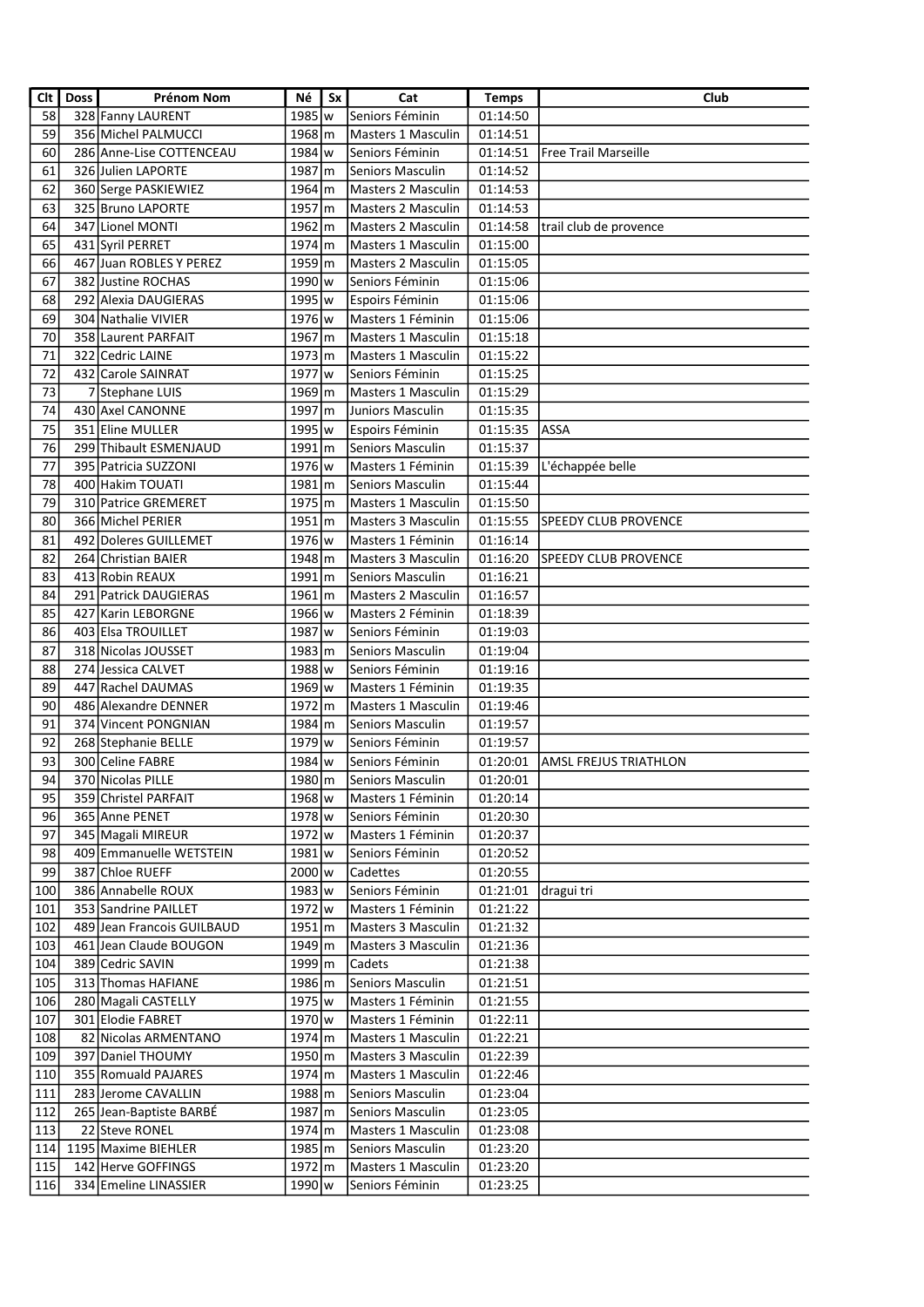| $\overline{\text{Clt}}$ | <b>Doss</b> | Prénom Nom               | Νé                 | Sx | Cat                       | <b>Temps</b> | <b>Club</b>                               |
|-------------------------|-------------|--------------------------|--------------------|----|---------------------------|--------------|-------------------------------------------|
| 117                     |             | 295 Corinne DENIS        | 1967 w             |    | Masters 1 Féminin         | 01:23:30     | <b>SPORT PLUS</b>                         |
| 118                     |             | 352 Elodie NAMY          | 1988 w             |    | Seniors Féminin           | 01:23:40     |                                           |
| 119                     |             | 385 Anne-Cecile ROUCOU   | $1991$ w           |    | Seniors Féminin           | 01:23:42     |                                           |
| 120                     |             | 329 Christelle LAVAL     | 1985   w           |    | Seniors Féminin           | 01:23:44     |                                           |
| 121                     |             | 321 Aline LAGET          | 1991   w           |    | Seniors Féminin           | 01:23:45     |                                           |
| 122                     |             | 380 Jimmy RICHARD        | 1972 m             |    | <b>Masters 1 Masculin</b> | 01:23:45     |                                           |
| 123                     |             | 302 Charlotte FANTON     | 1972 w             |    | Masters 1 Féminin         | 01:23:46     |                                           |
| 124                     |             | 276 Baptiste CAREIL      | 1991 m             |    | <b>Seniors Masculin</b>   | 01:23:52     |                                           |
| 125                     |             | 307 Nadia GHENNAM        | 1957 w             |    | Masters 2 Féminin         | 01:24:01     |                                           |
| 126                     |             | 196 Gwenaelle PAGES      | 1973 w             |    | Masters 1 Féminin         | 01:24:02     |                                           |
| 127                     |             | 323 Serge LAMBERT        | $1961 \, m$        |    | Masters 2 Masculin        | 01:24:07     |                                           |
| 128                     |             | 316 Pierre IRLE          | 1972 m             |    | Masters 1 Masculin        | 01:24:28     | <b>DUC ATHLETISME</b>                     |
| 129                     |             | 306 Karine GAYRAL        | 1977 w             |    | Seniors Féminin           | 01:24:28     | <b>DUC ATHLETISME</b>                     |
| 130                     |             | 469 Virginie MONIER      | 1982 w             |    | Seniors Féminin           | 01:24:34     |                                           |
| 131                     |             | 368 Edouard PETIT        | 1982 m             |    | <b>Seniors Masculin</b>   | 01:24:35     |                                           |
| 132                     |             | 422 Caroline FROSSARD    | 1979 w             |    | Seniors Féminin           | 01:24:57     |                                           |
| 133                     |             | 31 Francois BLANC        | 1979 m             |    | Seniors Masculin          | 01:25:03     | <b>ESCADRON ESTEREL</b>                   |
| 134                     |             | 405 Elisa VINAI          | 1975 w             |    | Masters 1 Féminin         | 01:25:09     |                                           |
| 135                     |             | 363 Jean PAVIEL          | 1968 m             |    | <b>Masters 1 Masculin</b> | 01:25:10     |                                           |
| 136                     |             | 269 Alex BERND           | 1978m              |    | Seniors Masculin          | 01:25:11     |                                           |
| 137                     |             | 339 Claire MARANGE       | $1983$ w           |    | Seniors Féminin           | 01:25:12     | TRiathlon thionville yutz club            |
| 138                     |             | 62 Amelie RONEL          | 1975 w             |    | Masters 1 Féminin         | 01:25:53     | lasgvo                                    |
| 139                     |             | 136 Bruno HYVERNAT       | $1973 \, \text{m}$ |    | Masters 1 Masculin        | 01:26:03     |                                           |
| 140                     |             | 494 Marian MALAQUIN      | 1980 m             |    | Seniors Masculin          | 01:26:04     |                                           |
| 141                     |             | 367 Anne PERILLOUS       | 1966 w             |    | Masters 2 Féminin         | 01:26:14     |                                           |
| 142                     |             | 294 Thierry DEBARD       | $1971 \, \text{m}$ |    | Masters 1 Masculin        | 01:26:33     |                                           |
| 143                     |             | 287 Laura COUZIN         | $1994$ w           |    | Espoirs Féminin           | 01:27:18     |                                           |
| 144                     |             | 281 Beatrice CAUDRON     | $1963$ w           |    | Masters 2 Féminin         | 01:27:27     | mandelieu la napoule ac                   |
| 145                     |             | 282 Didier CAUDRON       | $1963 \, \rm{km}$  |    | Masters 2 Masculin        | 01:27:27     | MNAC                                      |
| 146                     |             | 376 Kimberley RAMBAUD    | 1995   w           |    | Espoirs Féminin           | 01:27:28     |                                           |
| $147$                   |             | 375 Yves PORQUET         | 1950 m             |    | Masters 3 Masculin        | 01:29:16     | ust st tropez                             |
| 148                     |             | 272 Mallory BOUET        | 1994 w             |    | Espoirs Féminin           | 01:29:22     |                                           |
| 149                     |             | 402 Ingrid TROUBADY      | 1976 w             |    | Masters 1 Féminin         | 01:29:42     |                                           |
| 150                     |             | 425 Pauline kMATUSZAK    | 1986 w             |    | Seniors Féminin           | 01:30:12     |                                           |
| 151                     |             | 344 Francoise MEUNIER    | 1966 w             |    | Masters 2 Féminin         | 01:31:26     | <b>DUC ATHLETISME</b>                     |
| 152                     |             | 348 Mathilde MOREL       | 1971 w             |    | Masters 1 Féminin         | 01:31:33     |                                           |
| 153                     |             | 332 Pauline LEGER        | 1992   w           |    | Seniors Féminin           | 01:32:25     |                                           |
| 154                     |             | 379 Geraldine RICCIO     | 1976   w           |    | Masters 1 Féminin         | 01:32:40     |                                           |
| 155                     |             | 330 Patrick LE BOURGEOIS | 1946 m             |    | Masters 4 Masculin        | 01:33:51     |                                           |
| 156                     |             | 396 Gerard THOLLON       | 1949 m             |    | Masters 3 Masculin        | 01:33:59     |                                           |
| 157                     |             | 440 Alexi Marty          | 1949 m             |    | Masters 3 Masculin        | 01:34:28     |                                           |
| 158                     |             | 336 Marc LORENTZ         | 1960 m             |    | <b>Masters 2 Masculin</b> | 01:34:41     |                                           |
| 159                     |             | 338 Veronique LORENTZ    | 1960 w             |    | Masters 2 Féminin         | 01:34:41     |                                           |
| 160                     |             | 260 Astrid AGUERRECHE    | 1973 w             |    | Masters 1 Féminin         | 01:35:00     |                                           |
| 161                     |             | 357 Corinne PALOS        | $1961 \text{w}$    |    | Masters 2 Féminin         | 01:35:00     |                                           |
| 162                     |             | 312 Maell GUIOT          | $1981 \text{w}$    |    | Seniors Féminin           | 01:35:47     |                                           |
| 163                     |             | 267 Julie BAUMANN        | 1992   w           |    | Seniors Féminin           | 01:36:43     |                                           |
| 164                     |             | 381 Jenny RICHARD        | $1973 \text{w}$    |    | Masters 1 Féminin         | 01:37:22     | <b>MANDELIEU LA NAPOULE ATHLETIC CLUB</b> |
| 165                     |             | 317 Isabelle JEANTY      | 1970 w             |    | Masters 1 Féminin         | 01:38:33     | DUC ATHLETISME                            |
| 166                     |             | 270 Laure BERTHIER       | 1979 w             |    | Seniors Féminin           | 01:38:34     |                                           |
| 167                     |             | 455 Christine CHARPY     | $1959$ w           |    | Masters 2 Féminin         | 01:38:36     |                                           |
| 168                     |             | 414 Gerard MARQUES       | $1951 \, \text{m}$ |    | Masters 3 Masculin        | 01:40:08     |                                           |
| 169                     |             | 341 Claire MERIOT        | 1949 w             |    | Masters 3 Féminin         | 01:42:01     | <b>SPEEDY CLUB PROVENCE</b>               |
| 170                     |             | 331 Xavier LE DRAOULEC   | $1961 \, \rm{m}$   |    | Masters 2 Masculin        | 01:45:00     | AMSLF                                     |
| 171                     |             | 349 Louis-Michel MORRIS  | 1948 m             |    | Masters 3 Masculin        | 01:45:59     |                                           |
| 172                     |             | 335   Martine LINGUA     | 1952   w           |    | Masters 3 Féminin         | 01:48:30     | <b>SPIRIDON</b>                           |
| 173                     |             | 277 Cyril CARNIMOLLA     | 1974 m             |    | Masters 1 Masculin        | 01:49:29     |                                           |
| 174                     |             | 369 Anais PEUREUX        | 1989 w             |    | Seniors Féminin           | 01:50:23     |                                           |
| 175                     |             | 378 Alexandra REYNAERT   | 1983   w           |    | Seniors Féminin           | 01:50:23     |                                           |